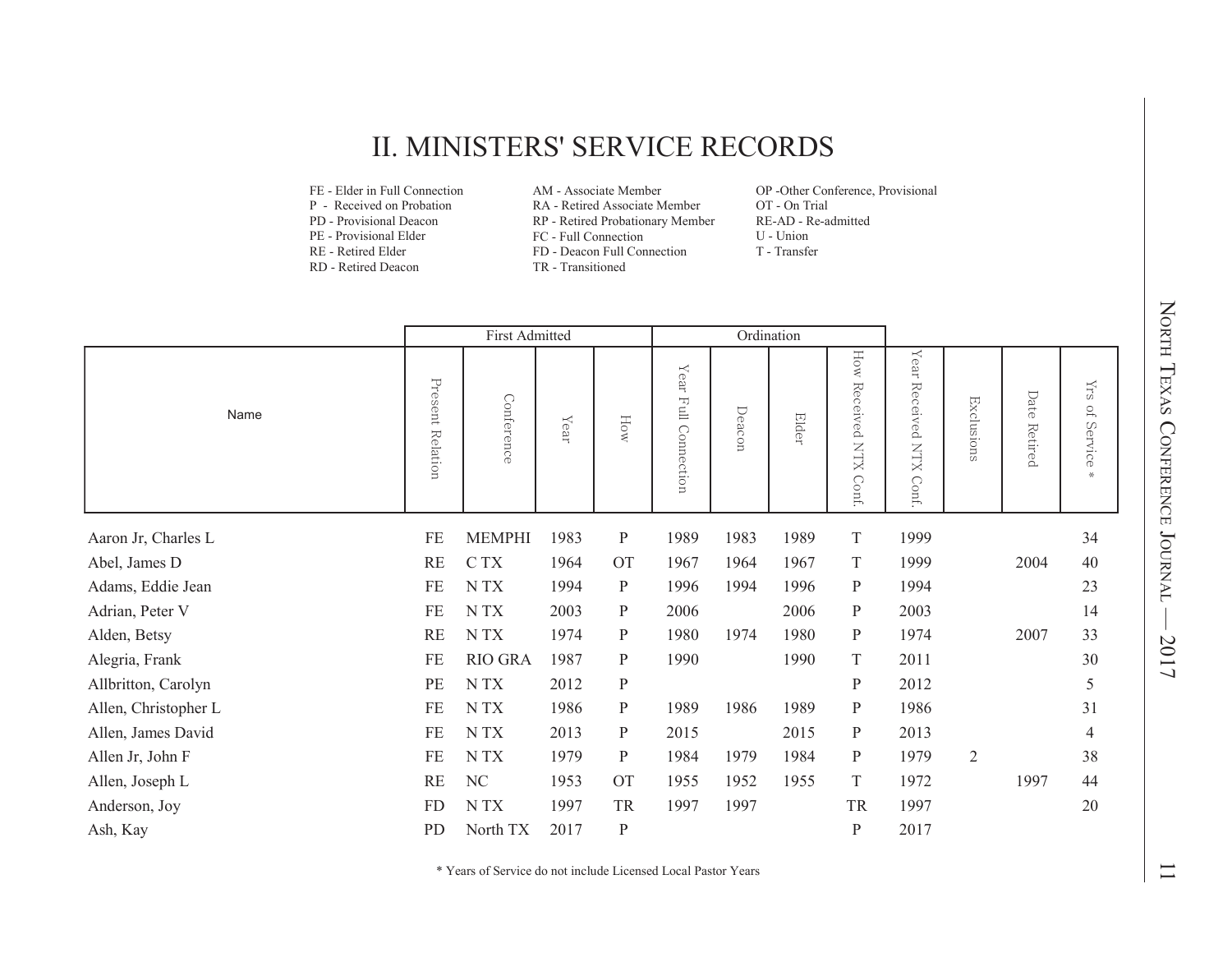|                          |                  | First Admitted   |      |              | Ordination                                     |        |       |                           |                                  |            |                 |                                                            |
|--------------------------|------------------|------------------|------|--------------|------------------------------------------------|--------|-------|---------------------------|----------------------------------|------------|-----------------|------------------------------------------------------------|
| Name                     | Present Relation | Conference       | Year | How          | $\mathbf{Y}\mathbf{ear}$<br>Full<br>Connection | Deacon | Elder | How Received NTX<br>Conf. | $X$ ear<br>Received NTX<br>Conf. | Exclusions | Date<br>Retired | $\rm YTS$<br>DT.<br>Service<br>$\frac{\Delta f}{\Delta t}$ |
| Atkinson, Marilyn        | <b>RD</b>        | N TX             | 1997 | TR           | 1997                                           | 1997   |       | TR                        | 1997                             |            | 1999            | $\mathfrak{2}$                                             |
| Atwood, Roy              | PE               | North TX         | 2017 | $\, {\bf P}$ |                                                |        |       | $\, {\bf P}$              | 2017                             |            |                 |                                                            |
| Bakker, Shawn            | <b>FD</b>        | N TX             | 2008 | $\, {\bf p}$ | 2015                                           | 2015   |       | $\, {\bf P}$              | 2008                             |            |                 | $\boldsymbol{9}$                                           |
| Baldwin, John            | FE               | N TX             | 2009 | $\mathbf P$  | 2011                                           |        | 2011  | $\, {\bf p}$              | 2009                             |            |                 | $\,$ $\,$                                                  |
| Bandel, Holly Gaskill    | FE               | N TX             | 2000 | ${\bf P}$    | 2003                                           |        | 2003  | $\, {\bf p}$              | 2000                             |            |                 | 17                                                         |
| Barton, Ann              | RE               | N TX             | 1992 | $\, {\bf p}$ | 1995                                           | 1992   | 1995  | $\, {\bf p}$              | 1992                             |            | 2013            | 21                                                         |
| Battle III, George       | PE               | North TX         | 2017 |              |                                                |        |       | $\, {\bf p}$              | 2017                             |            |                 |                                                            |
| Baughman, Michael        | <b>FE</b>        | <b>NEW JER</b>   | 2004 | $\mathbf{P}$ | 2008                                           |        | 2008  | T                         | 2015                             | 1          |                 | 13                                                         |
| Baughman, Rachel         | <b>FE</b>        | <b>NEW JER</b>   | 2005 | ${\bf P}$    | 2008                                           | 2008   | 2017  | T                         | 2010                             |            |                 | 12                                                         |
| Bazan-Garza, Edgar       | FE               | N TX             | 2014 | $\mathbf{P}$ | 2016                                           |        | 2016  | $\, {\bf p}$              | 2014                             |            |                 | $\mathfrak{Z}$                                             |
| Bearden, Leighton H      | <b>RE</b>        | N TX             | 1982 | ${\bf P}$    | 1985                                           | 1982   | 1985  | ${\bf P}$                 | 1982                             |            | 2012            | 30                                                         |
| Beghtel-Mahle, Pat       | <b>RE</b>        | N TX             | 1985 | $\mathbf{P}$ | 1988                                           | 1985   | 1988  | $\, {\bf p}$              | 1985                             |            | 2010            | 25                                                         |
| Beights, Cletus B        | <b>RE</b>        | <b>NWTX</b>      | 1951 | <b>OT</b>    | 1953                                           | 1953   | 1955  | T                         | 1977                             |            | 1989            | 38                                                         |
| Benson, Laura J S        | <b>FE</b>        | <b>NY</b>        | 1989 | ${\bf P}$    | 1991                                           | 1989   | 1991  | $\rm T$                   | 1994                             |            |                 | 28                                                         |
| Benson, Lyle             | <b>FE</b>        | $N$ $\rm TX$     | 2007 | $\mathbf{P}$ | 2010                                           |        | 2010  | $\mathbf{P}$              | 2007                             |            |                 | 10                                                         |
| Benton, Donald R         | <b>RE</b>        | C TX             | 1952 | <b>OT</b>    | 1956                                           | 1954   | 1957  | $\mathbf T$               | 1958                             |            | 1995            | 43                                                         |
| Betz, Katherine          | <b>RD</b>        | N TX             | 2002 | $\mathbf{P}$ | 2005                                           | 2005   |       | $\, {\bf p}$              | 2002                             | 3          | 2016            | 11                                                         |
| Biggerstaff, Josephine M | <b>RD</b>        | N <sub>T</sub> X | 1997 | TR           | 1997                                           | 1997   |       | TR                        | 1997                             |            | 2005            | $\,$ $\,$                                                  |
| Bingman, Cathy Ann       | <b>FE</b>        | N TX             | 1983 | $\mathbf{P}$ | 1988                                           | 1983   | 1988  | $\, {\bf p}$              | 1983                             |            |                 | 34                                                         |
| Birdsong, F Lee          | <b>RE</b>        | N TX             | 1985 | ${\bf P}$    | 1987                                           |        | 1987  | $\mathbf{P}$              | 1985                             |            | 1995            | 10                                                         |
| Blackmon Sr, D Glen      | RE               | N TX             | 1989 | $\mathbf{P}$ | 1992                                           | 1989   | 1992  | $\mathbf{P}$              | 1989                             |            | 2012            | 23                                                         |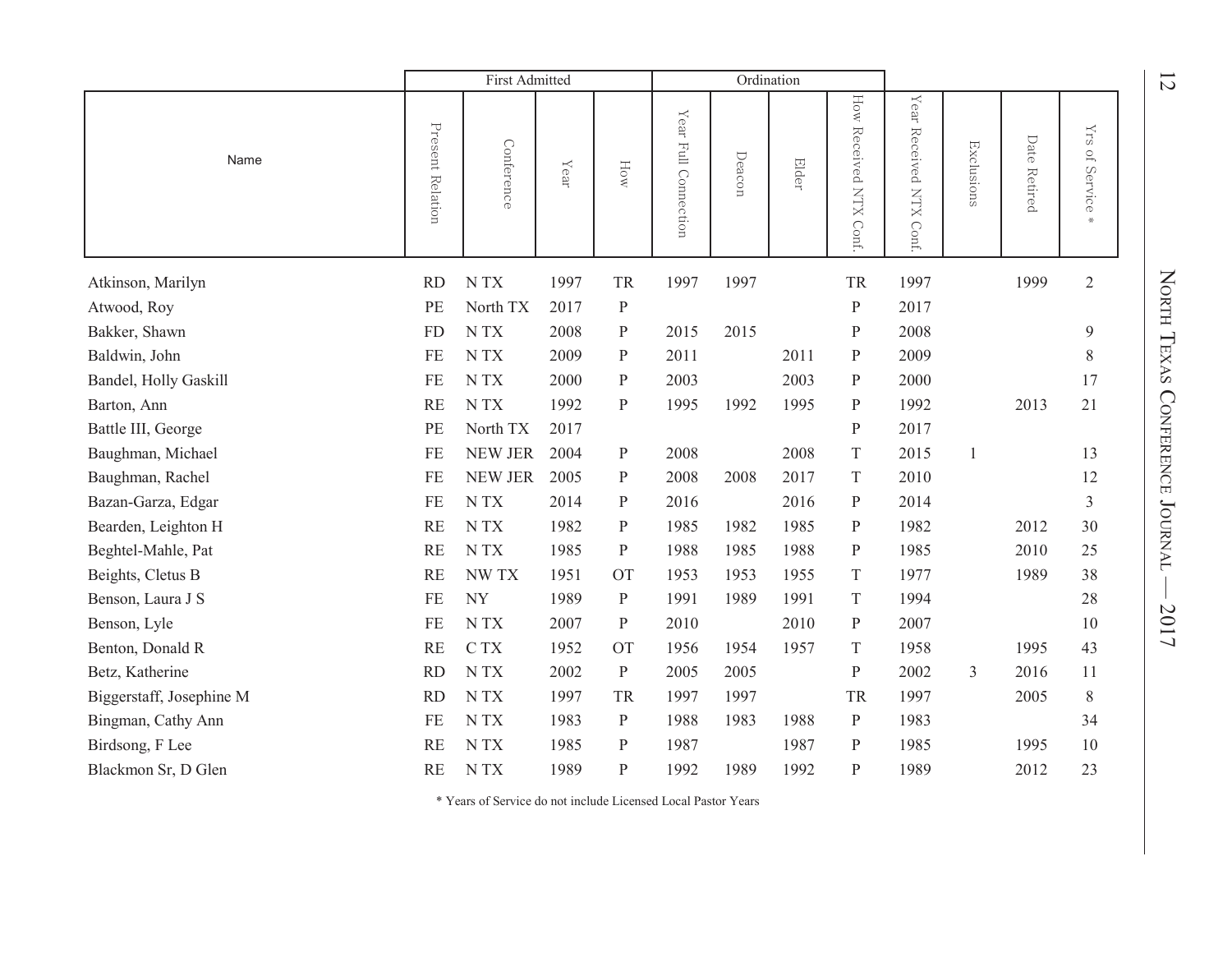|                          |                  | <b>First Admitted</b> |      |              |                                        | Ordination |       |                              |                               |                |              |                                              |
|--------------------------|------------------|-----------------------|------|--------------|----------------------------------------|------------|-------|------------------------------|-------------------------------|----------------|--------------|----------------------------------------------|
| Name                     | Present Relation | Conference            | Year | How          | $\mathbf{Y}$ ear<br>Full<br>Connection | Deacon     | Elder | How<br>Received NTX<br>Conf. | Year<br>Received NTX<br>Conf. | Exclusions     | Date Retired | $\rm YrS$<br>J.O<br>Service<br>$\frac{1}{2}$ |
| Blackmon, David R        | <b>RE</b>        | NTX                   | 1977 | $\mathbf P$  | 1981                                   | 1972       | 1981  | $\mathbf{P}$                 | 1977                          |                | 2003         | 26                                           |
| Blanton, Georjean H      | <b>RE</b>        | N <sub>T</sub> X      | 1982 | P            | 1985                                   | 1982       | 1985  | P                            | 1982                          |                | 2011         | 29                                           |
| Bond, George D           | <b>RE</b>        | N TX                  | 1966 | <b>OT</b>    | 1977                                   | 1966       | 1977  | <b>RE-AD</b>                 | 1975                          | 1              | 2013         | 46                                           |
| Bontrager, Scot          | <b>FE</b>        | N TX                  | 2012 | ${\bf P}$    | 2016                                   |            | 2016  | $\, {\bf P}$                 | 2012                          |                |              | 5                                            |
| Booker, R. Jeremiah      | <b>FE</b>        | <b>TX</b>             | 1986 | $\mathbf P$  | 1988                                   |            | 1988  | $\mathbf T$                  | 2010                          |                |              | 31                                           |
| Boone, Keith Payne       | FE               | N <sub>T</sub> X      | 1982 | $\mathbf{P}$ | 1985                                   | 1982       | 1985  | ${\bf P}$                    | 1982                          |                |              | 35                                           |
| Boone, Mitchell          | <b>FE</b>        | N TX                  | 2013 | P            | 2015                                   |            | 2015  | $\mathbf{P}$                 | 2013                          |                |              | $\overline{4}$                               |
| Bosworth, Brian          | FE               | N TX                  | 2005 | $\mathbf P$  | 2008                                   |            | 2008  | $\mathbf{P}$                 | 2005                          |                |              | 12                                           |
| Bouffard, Norman H       | <b>RE</b>        | C TX                  | 1962 | <b>OT</b>    | 1964                                   | 1962       | 1964  | $\mathbf T$                  | 1966                          |                | 2004         | 42                                           |
| Bowden, James Bradley    | FE               | N TX                  | 1988 | $\mathbf P$  | 1992                                   | 1988       | 1992  | $\mathbf{P}$                 | 1988                          |                |              | 29                                           |
| Bowie Jr, Michael L      | FE               | <b>TX</b>             | 1998 | ${\bf P}$    | 2000                                   |            | 2000  | $\mathbf T$                  | 2015                          | 1              |              | 18                                           |
| Bozell, Marilyn A        | <b>RA</b>        | N <sub>T</sub> X      | 1996 | AM           |                                        | 1996       |       | AM                           | 1996                          |                | 2004         | 8                                            |
| Brand, John H            | <b>RE</b>        | N <sub>T</sub> X      | 1951 | <b>OT</b>    | 1953                                   | 1952       | 1953  | <b>RE-AD</b>                 | 1988                          | 18             | 1988         | 19                                           |
| Brandt, Judith           | <b>FE</b>        | N TX                  | 2006 | ${\bf P}$    | 2009                                   |            | 2009  | $\, {\bf P}$                 | 2006                          |                |              | 11                                           |
| Bridger-Coffman, Bonnie  | FD               | N TX                  | 1997 | TR           | 1997                                   | 1997       |       | TR                           | 1997                          | $\mathfrak{2}$ |              | 18                                           |
| Bristow, April Johnson   | <b>FE</b>        | N TX                  | 2000 | $\mathbf P$  | 2003                                   | 2000       | 2003  | ${\bf P}$                    | 2000                          |                |              | 17                                           |
| Brown Jr, Jim Kimmel     | <b>RE</b>        | <b>TX</b>             | 1963 | <b>OT</b>    | 1966                                   | 1963       | 1966  | $\mathbf T$                  | 1965                          |                | 2006         | 43                                           |
| Bruff, Rebecca Frank     | FE               | N <sub>T</sub> X      | 1995 | ${\bf P}$    | 1997                                   | 1995       | 1997  | ${\bf P}$                    | 1995                          |                |              | 22                                           |
| Brumett, Thomas O        | FE               | N <sub>T</sub> X      | 1985 | $\mathbf{P}$ | 1989                                   | 1985       | 1989  | ${\bf P}$                    | 1985                          |                |              | 32                                           |
| Brundige, Mary Elizabeth | <b>RE</b>        | N <sub>T</sub> X      | 1986 | P            | 1989                                   | 1986       | 1989  | $\mathbf{P}$                 | 1986                          |                | 1998         | 12                                           |
| Bryan, Susan             | <b>FD</b>        | N <sub>T</sub> X      | 2002 | TR           | 2002                                   | 2002       |       | TR                           | 2002                          | 1              |              | 15                                           |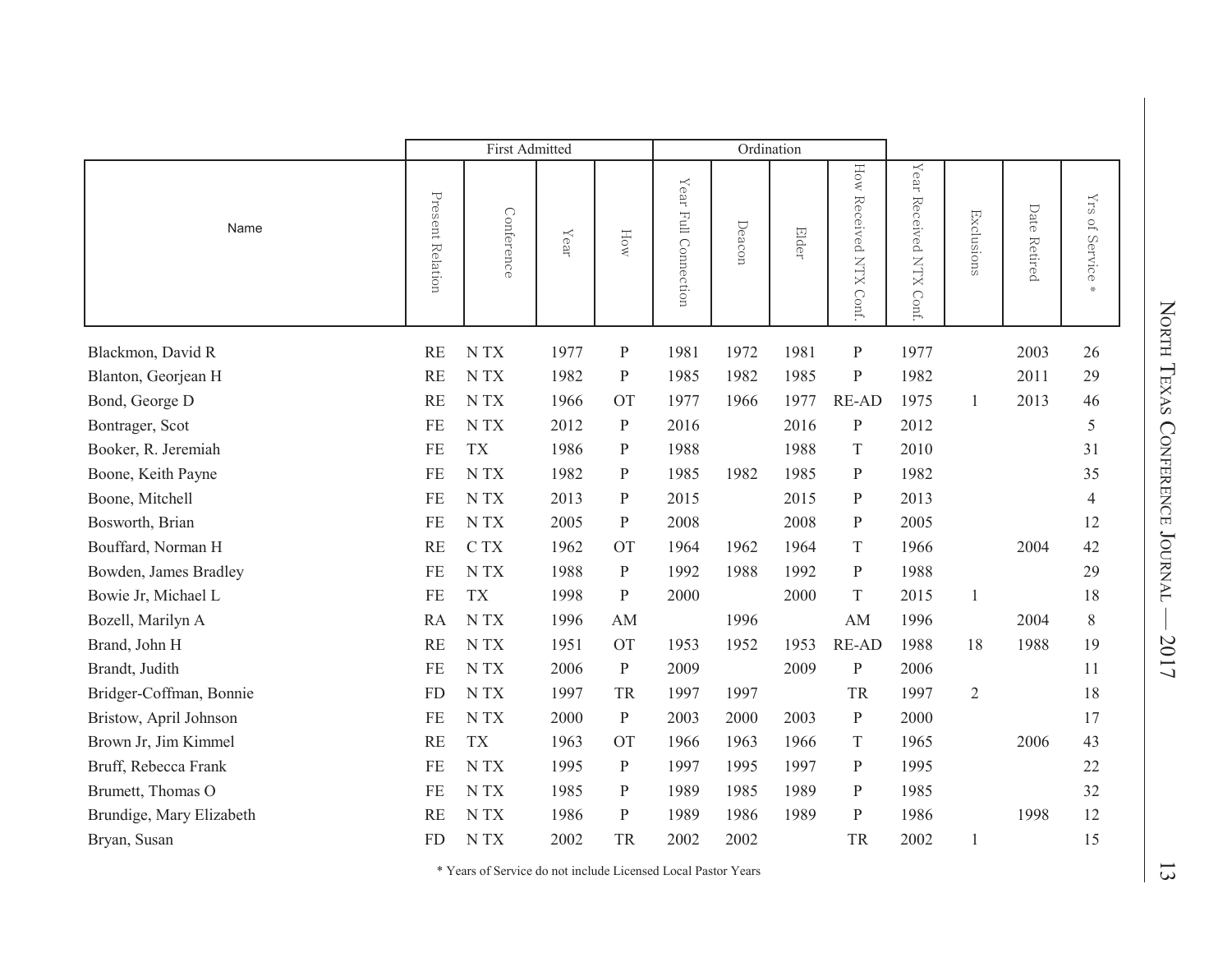|                      | First Admitted   |                            |                          |              |                      |        | Ordination |                              |                                  |                  |                 |                              |
|----------------------|------------------|----------------------------|--------------------------|--------------|----------------------|--------|------------|------------------------------|----------------------------------|------------------|-----------------|------------------------------|
| Name                 | Present Relation | Conference                 | $\mathbf{Y}\mathbf{ear}$ | How          | Year Full Connection | Deacon | Elder      | How<br>Received NTX<br>Conf. | $Y$ ear<br>Received NTX<br>Conf. | Exclusions       | Date<br>Retired | $\rm YrS$<br>of Service<br>₩ |
| Bryan III, William J | RE               | N TX                       | 1975                     | $\mathbf{P}$ | 1979                 | 1975   | 1979       | ${\bf P}$                    | 1975                             |                  | 2017            | 42                           |
| Bullard, Tamara      | <b>FD</b>        | N <sub>T</sub> X           | 2001                     | ${\bf P}$    | 2004                 | 2004   |            | $\mathbf{P}$                 | 2001                             | $\boldsymbol{7}$ |                 | 16                           |
| Busby, Jack P        | RE               | C TX                       | 1967                     | <b>OT</b>    | 1970                 | 1967   | 1970       | T                            | 1970                             |                  | 1992            | 25                           |
| Bush, Robert I       | RE               | N <sub>T</sub> X           | 1957                     | <b>OT</b>    | 1959                 | 1957   | 1959       | <b>OT</b>                    | 1957                             |                  | 1997            | 40                           |
| Bussey, Elaine       | RE               | N TX                       | 1986                     | $\mathbf{P}$ | 1992                 | 1986   | 1992       | $\mathbf{P}$                 | 1986                             |                  | 2014            | 28                           |
| Butts, Walter        | <b>FE</b>        | N TX                       | 2007                     | ${\bf P}$    | 2010                 |        | 2010       | ${\bf P}$                    | 2007                             |                  |                 | $10\,$                       |
| Caddell, Carroll A   | RE               | C TX                       | 1977                     | $\mathbf{P}$ | 1981                 | 1972   | 1981       | T                            | 1979                             |                  | 2003            | 26                           |
| Caldwell, Samuel L   | FE               | N TX                       | 1994                     | ${\bf P}$    | 1996                 | 1994   | 1996       | $\, {\bf P}$                 | 1994                             |                  |                 | 23                           |
| Callahan, Kennon L   | RE               | NE OH                      | 1959                     | <b>OT</b>    | 1962                 | 1959   | 1962       | T                            | 1963                             |                  | 1996            | 37                           |
| Campbell, Elwin N    | <b>RA</b>        | N TX                       | 1998                     | AM           |                      | 1998   |            | AM                           | 1998                             |                  | 2013            | 15                           |
| Caraway, Melton H    | RE               | N TX                       | 1992                     | $\mathbf{P}$ | 1994                 | 1992   | 1994       | ${\bf P}$                    | 1992                             |                  | 2015            | 23                           |
| Cardwell, Ann        | RE               | N TX                       | 1978                     | $\mathbf{P}$ | 1982                 | 1978   | 1982       | $\mathbf{P}$                 | 1978                             |                  | 1998            | 20                           |
| Carnahan, Charles R  | RE               | N TX                       | 1984                     | P            | 1990                 | 1984   | 1990       | $\mathbf{P}$                 | 1984                             | 1                | 2016            | 31                           |
| Carr, David M        | <b>RE</b>        | N TX                       | 1976                     | $\mathbf{P}$ | 1979                 | 1976   | 1979       | <b>RE-AD</b>                 | 1978                             | 1                | 2014            | 37                           |
| Carter Jr, Kenneth E | RE               | $\ensuremath{\text{N}}$ TX | 1963                     | <b>OT</b>    | 1965                 | 1963   | 1965       | <b>OT</b>                    | 1963                             |                  | 1985            | 22                           |
| Cary, Lee D          | RE               | N <sub>T</sub> X           | 1972                     | $\mathbf{P}$ | 1978                 | 1972   | 1978       | T                            | 1980                             |                  | 1996            | 24                           |
| Casad, Victor E      | <b>FE</b>        | N TX                       | 1985                     | $\mathbf{P}$ | 1988                 | 1985   | 1988       | ${\bf P}$                    | 1985                             |                  |                 | 32                           |
| Cavalier, Janet      | <b>FD</b>        | LA                         | 2000                     | $\mathbf{P}$ | 2000                 | 2000   |            | T                            | 2010                             |                  |                 | 17                           |
| Chambers, Paula      | <b>FD</b>        | N TX                       | 2001                     | $\mathbf{P}$ | 2004                 | 2004   |            | ${\bf P}$                    | 2001                             |                  |                 | 16                           |
| Chapman, Deborah     | <b>FD</b>        | N TX                       | 2002                     | TR           | 2002                 | 2002   |            | TR                           | 2002                             |                  |                 | 15                           |
| Childers, William L  | RE               | NTX                        | 1959                     | <b>OT</b>    | 1961                 | 1959   | 1961       | <b>OT</b>                    | 1959                             |                  | 1993            | 34                           |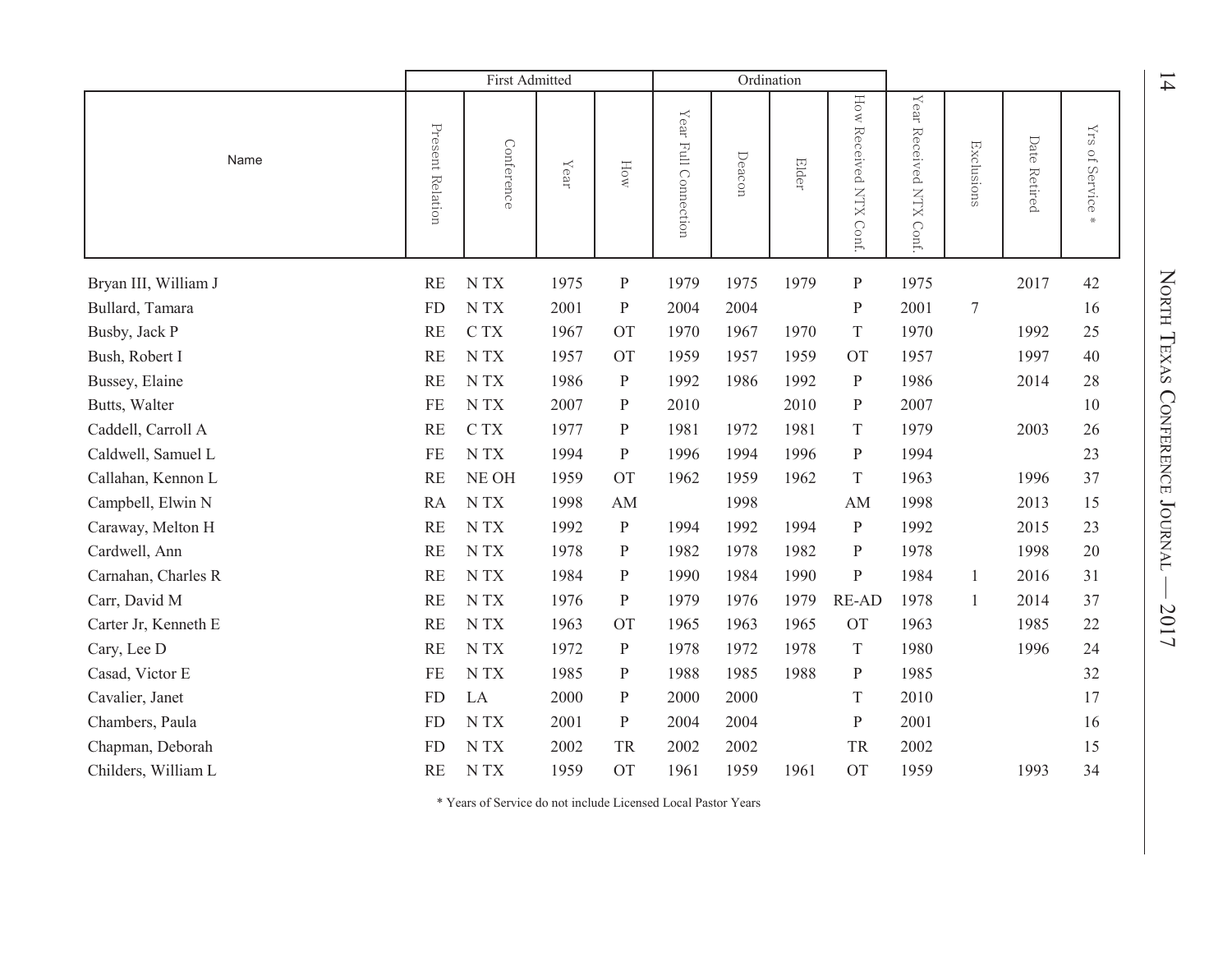First Admitted Ordination How Received NTX Conf. Year Received NTX Conf How Received NTX Conf. Year Received NTX Conf. Year Full Connection Year Full Connection Present Relation Present Relation Yrs of Service Yrs of Service \* Date Retired Conference Date Retired Conference Exclusions Exclusions Deacon NameElder Year How  $\mathbf{M}$ Chraska, Karen L FD N TX 1997 TR 1997 1997 TR 1997 20 Church, Charles **PE** North TX 2017 P 2017 Clark, Alan W FD TX 1997 TR 1997 1997 TR 1999 20 Coats, Darrell FE SW TX 1977 P 1985 1977 1985 T 1984 40 Cobb, Jennifer Griffith FE N TX 2001 P 2005 2001 2005 P 2001 16 Coder, Alice G RE N TX 2004 P 2007 2007 P 2004 2017 13 Coke, Donald G RE N TX 1956 OT 1964 1958 1964 OT 1956 1992 36 Coker, Dana FE N TX 2003 P 2006 2006 P 2003 14 Cole III, John Wallace FE N TX 2002 P 2006 2006 P 2002 15 Collinsworth, Janet FD N TX 2009 P 2011 2011 P 2009 8 Cooper, Lois G RE N TX 1983 P 1987 1983 1987 P 1983 1993 10 Cooper, Robert O RE NW TX 1950 OT 1954 1952 1954 T 1966 1992 42 Copeland, Stanley **FE TX** 1983 P 1986 1983 1986 T 1998 34 Corazao, Marc FE N TX 2004 P 2010 2010 P 2004 13 Cotten, Stephen FE N TX 2011 P 2013 2013 P 2011 6 Cousino, Jay FE N TX 2008 P 2011 2011 P 2008 9 Cowley, Edlen O FE N TX 2000 P 2003 2000 P 2003 P 2000 17 Cox, Charles A **RE N TX** 2001 P 2004 2001 2004 P 2001 2006 5 Cox, Charles E 2008 33 Craig, W Mark RE C TX 1971 P 1973 1971 1973 T 1977 2013 42 Cravens, Joyce RE N TX 1998 P 2001 1998 2001 P 1998 2011 13

North

Texas C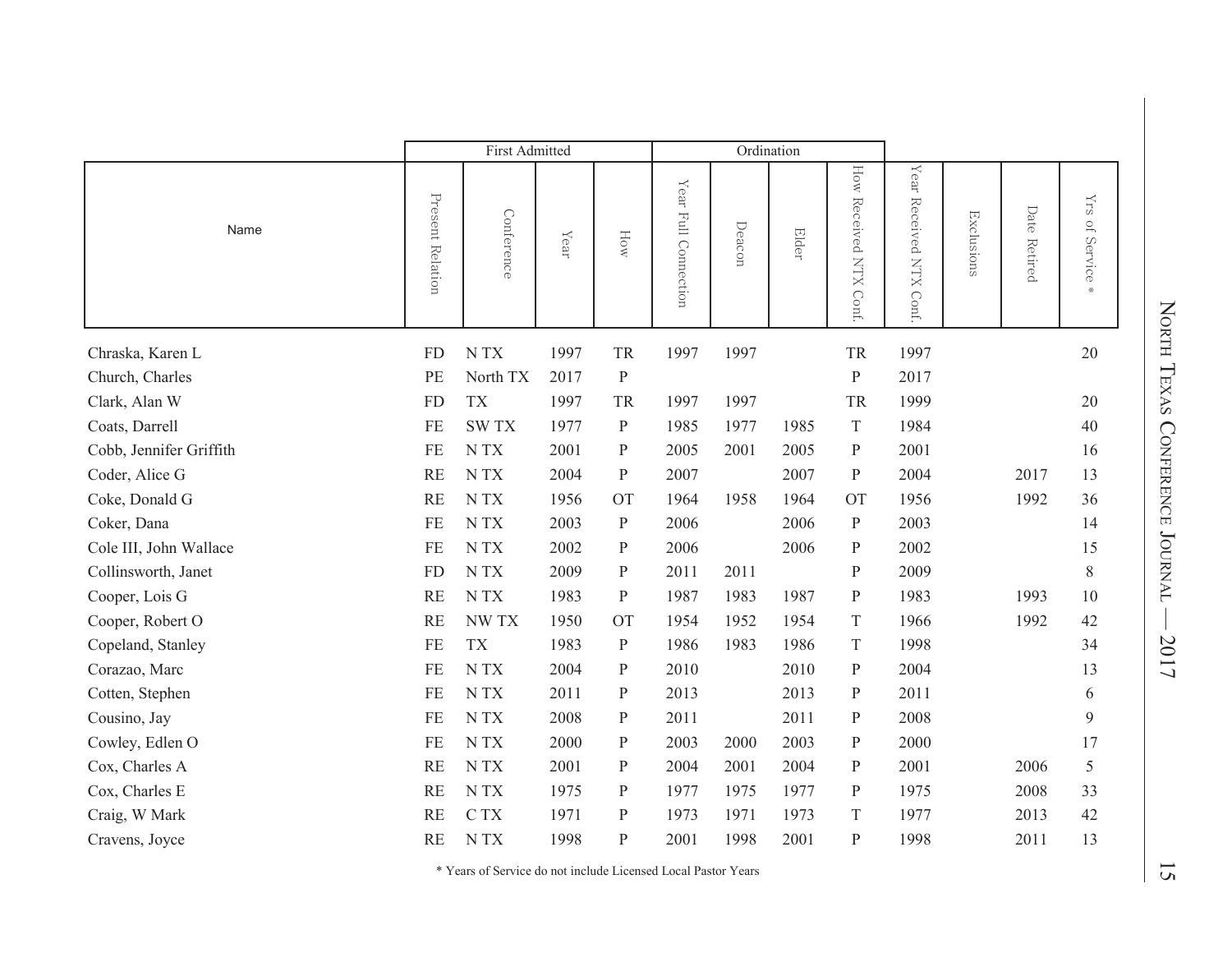|                           | <b>First Admitted</b> |                  |                          |              |                                         |        | Ordination |                           |                                           |            |                 |                              |
|---------------------------|-----------------------|------------------|--------------------------|--------------|-----------------------------------------|--------|------------|---------------------------|-------------------------------------------|------------|-----------------|------------------------------|
| Name                      | Present<br>Relation   | Conference       | $\mathbf{Y}\mathbf{ear}$ | How          | ${\it Y}$ ear<br><b>Full Connection</b> | Deacon | Elder      | How Received NTX<br>Conf. | $\mathbf{Y}$ ear<br>Received NTX<br>Conf. | Exclusions | Date<br>Retired | $\rm YrS$<br>of Service<br>₩ |
| Crawford, Annelda         | FE                    | N TX             | 2008                     | $\mathbf{P}$ | 2013                                    |        | 2013       | ${\bf P}$                 | 2008                                      |            |                 | 9                            |
| Crowell, Betty            | <b>RD</b>             | N <sub>T</sub> X | 1998                     | TR           | 1998                                    | 1998   |            | TR                        | 1998                                      |            | 2012            | 14                           |
| Crowson, Vivian J         | <b>FE</b>             | N TX             | 2002                     | $\mathbf{P}$ | 2006                                    |        | 2006       | ${\bf P}$                 | 2002                                      |            |                 | 15                           |
| Cupples, J Keith          | <b>RE</b>             | OK               | 1972                     | ${\bf P}$    | 1974                                    | 1972   | 1974       | $\mathbf T$               | 1995                                      |            | 2008            | 36                           |
| Dalton, Daniel F          | <b>RE</b>             | <b>UNKWN</b>     | 1994                     |              | 1997                                    |        | 1997       | ${\bf P}$                 | 1994                                      |            | 2008            | 14                           |
| Dangerfield, Harold G     | <b>FE</b>             | N TX             | 1984                     | ${\bf P}$    | 1987                                    | 1984   | 1987       | ${\bf P}$                 | 1984                                      |            |                 | 33                           |
| Danner, Megan             | PE                    | N TX             | 2016                     | $\, {\bf P}$ |                                         |        |            | $\mathbf{P}$              | 2016                                      |            |                 | $\mathbf{1}$                 |
| Davenport Jr, Allie M     | <b>RE</b>             | N TX             | 1951                     | <b>OT</b>    | 1953                                    | 1952   | 1953       | <b>OT</b>                 | 1951                                      |            | 1989            | 38                           |
| Daves, D Michael          | <b>RE</b>             | N TX             | 1960                     | <b>OT</b>    | 1963                                    | 1960   | 1963       | <b>RE-AD</b>              | 1962                                      | 1          | 1999            | 38                           |
| David Hensley, Benjamin A | <b>FD</b>             | N TX             | 2015                     | $\mathbf{P}$ | 2017                                    | 2017   |            | $\mathbf P$               | 2015                                      |            |                 | $\overline{c}$               |
| David Hensley, Rebecca    | <b>FD</b>             | N TX             | 2011                     | $\, {\bf P}$ | 2013                                    | 2013   |            | ${\bf P}$                 | 2011                                      |            |                 | 6                            |
| Davis, Jeanne Webb        | <b>RP</b>             | N TX             | 1994                     | ${\bf P}$    |                                         | 1994   |            | ${\bf P}$                 | 1994                                      |            | 1998            | $\overline{4}$               |
| Davis, Richard S          | <b>FE</b>             | N TX             | 2014                     | P            | 2017                                    |        | 2017       | $\mathbf{P}$              | 2014                                      |            |                 | $\mathfrak{Z}$               |
| Day, Gaither L            | <b>RE</b>             | C TX             | 1953                     | <b>OT</b>    | 1955                                    | 1953   | 1955       | $\mathbf T$               | 1972                                      |            | 1997            | 44                           |
| Dean Jr, James F          | <b>RE</b>             | N TX             | 1956                     | <b>OT</b>    | 1959                                    | 1956   | 1959       | $\mathbf T$               | 1961                                      |            | 1981            | 25                           |
| Deane, Edmund B           | <b>RE</b>             | L ROCK           | 1956                     | <b>OT</b>    | 1961                                    | 1957   | 1961       | T                         | 1969                                      |            | 1996            | 40                           |
| Decker, James             | PE                    | North TX         | 2017                     | $\mathbf{P}$ |                                         |        |            | ${\bf P}$                 | 2017                                      |            |                 |                              |
| DeStefano, Nancy M        | <b>RE</b>             | N TX             | 2007                     | $\mathbf{P}$ | 2010                                    |        | 2010       | $\mathbf P$               | 2007                                      |            | 2017            | 10                           |
| Dickson, Kenneth R        | FE                    | N TX             | 1995                     | $\mathbf{P}$ | 1997                                    | 1995   | 1997       | ${\bf P}$                 | 1995                                      |            |                 | 22                           |
| Dickson, Kenneth M        | <b>RE</b>             | C TX             | 1955                     | <b>OT</b>    | 1958                                    | 1956   | 1958       | T                         | 1958                                      |            | 1998            | 43                           |
| Dieke, Phillip            | <b>FD</b>             | N TX             | 2015                     | $\mathbf{P}$ | 2017                                    | 2017   |            | $\mathbf{P}$              | 2015                                      |            |                 | $\overline{2}$               |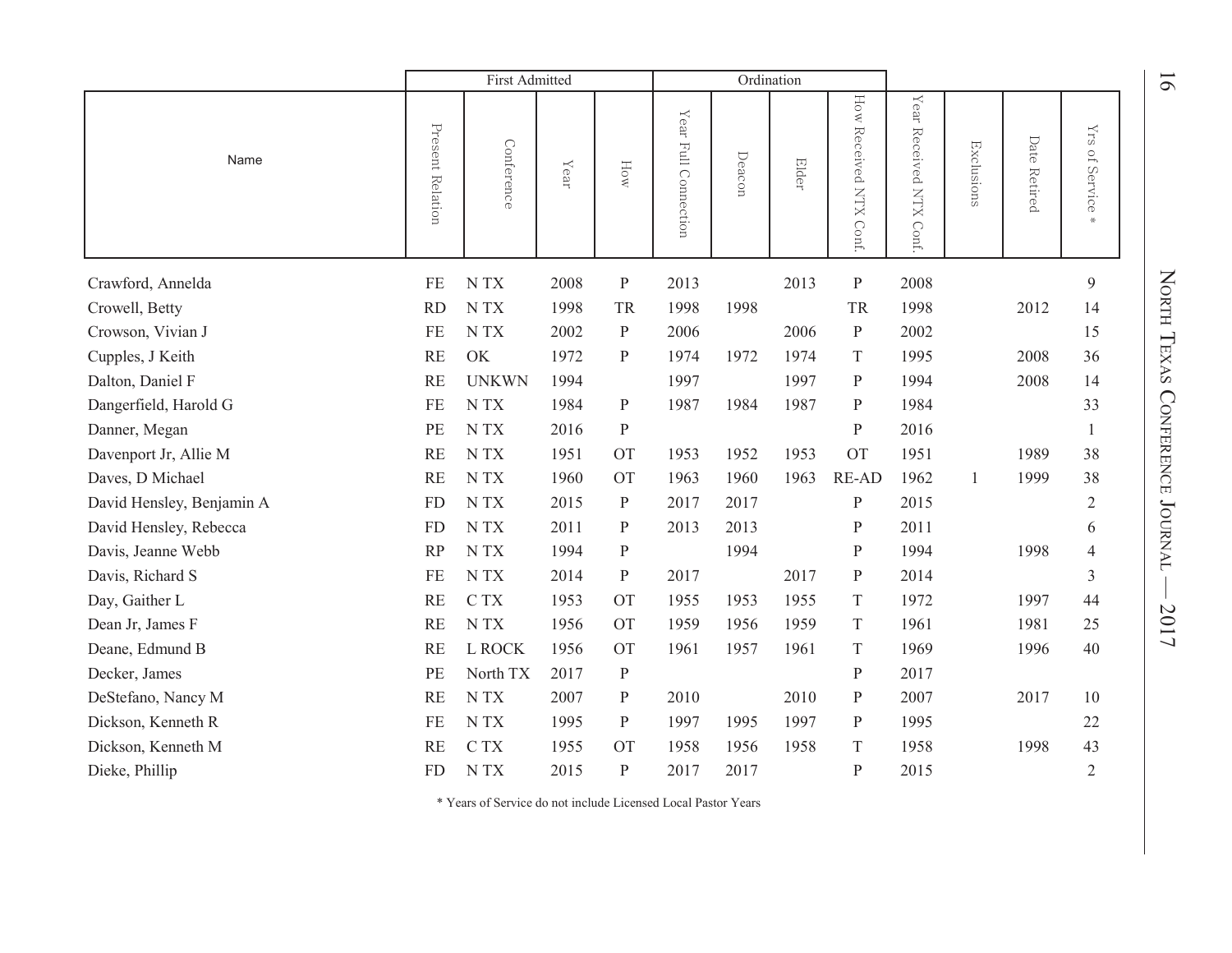|                           |                  | <b>First Admitted</b> |      |              |                                                             | Ordination |       |                           |                                                                     |            |                 |                                                            |
|---------------------------|------------------|-----------------------|------|--------------|-------------------------------------------------------------|------------|-------|---------------------------|---------------------------------------------------------------------|------------|-----------------|------------------------------------------------------------|
| Name                      | Present Relation | Conference            | Year | How          | $\mathbf{Y}$ ear<br>$\mathbb{H}^{\mathbb{H}}$<br>Connection | Deacon     | Elder | How Received NTX<br>Conf. | $\mathbf{Y}\mathbf{e}\mathbf{a}\mathbf{r}$<br>Received NTX<br>Conf. | Exclusions | Date<br>Retired | $\rm\thinspace yr$<br>$\widetilde{\mathcal{L}}$<br>Service |
| Dierolf, Brian            | <b>FE</b>        | NTX                   | 2012 | P            | 2015                                                        |            | 2015  | $\mathbf{P}$              | 2012                                                                |            |                 | 5                                                          |
| Dietz, Dyan               | <b>FE</b>        | N TX                  | 2008 | $\mathbf P$  | 2014                                                        |            | 2014  | $\mathbf P$               | 2008                                                                |            |                 | 9                                                          |
| Dillard, John W           | <b>RE</b>        | N TX                  | 1971 | P            | 1975                                                        | 1971       | 1975  | ${\bf P}$                 | 1971                                                                |            | 2013            | 42                                                         |
| Dowd, Chris               | <b>FE</b>        | NTX                   | 2007 | P            | 2010                                                        |            | 2010  | P                         | 2007                                                                |            |                 | 10                                                         |
| Drenner III, Frank Edward | <b>FE</b>        | <b>TX</b>             | 1998 | P            | 2001                                                        |            | 2001  | T                         | 2002                                                                |            |                 | 19                                                         |
| Dunagin, Richard L        | <b>RE</b>        | N TX                  | 1972 | P            | 1976                                                        | 1972       | 1976  | ${\bf P}$                 | 1972                                                                |            | 2014            | 42                                                         |
| Durham Jr, Frederick L    | <b>RE</b>        | N TX                  | 1970 | P            | 1974                                                        | 1970       | 1974  | <b>RE-AD</b>              | 1975                                                                | 1          | 2014            | 43                                                         |
| Eason, William Wayne      | FE               | <b>N TEXAS</b>        | 2013 | ${\bf P}$    | 2015                                                        |            | 2015  | $\, {\bf P}$              | 2013                                                                |            |                 | 4                                                          |
| Echols-Richter, Laura     | AM               | N TX                  | 2014 | AM           |                                                             |            |       | AM                        | 2014                                                                |            |                 | 3                                                          |
| Echols-Richter, William   | <b>FE</b>        | <b>TX</b>             | 1982 | $\mathbf{P}$ | 1986                                                        | 1982       | 1986  | $\mathcal T$              | 1997                                                                | 5          |                 | 35                                                         |
| Eck, Kay DeBlance         | <b>FD</b>        | N TX                  | 2010 | $\mathbf P$  | 2012                                                        | 2012       |       | ${\bf P}$                 | 2010                                                                |            |                 | 7                                                          |
| Eckstein, Jon Michael     | <b>RE</b>        | N TX                  | 1993 | P            | 1996                                                        | 1993       | 1996  | P                         | 1993                                                                |            | 2015            | 22                                                         |
| Edwards, Barbara Jean     | <b>RD</b>        | N TX                  | 2002 | TR           | 2002                                                        | 2002       |       | TR                        | 2002                                                                |            | 2004            | $\overline{2}$                                             |
| Elder, Leroy              | FE               | N TX                  | 2005 | P            | 2008                                                        |            | 2008  | ${\bf P}$                 | 2005                                                                |            |                 | 12                                                         |
| Elledge, Bettye L         | <b>RE</b>        | N AL                  | 1993 | $\mathbf{P}$ | 2000                                                        | 1993       | 2000  | T                         | 1997                                                                |            | 2004            | 11                                                         |
| Emerick, Craig L          | <b>RE</b>        | N <sub>IN</sub>       | 1967 | <b>OT</b>    | 1970                                                        | 1967       | 1970  | T                         | 1970                                                                |            | 2009            | 42                                                         |
| Englert, Valarie          | FE               | NTX                   | 2001 | P            | 2004                                                        |            | 2004  | $\mathbf{P}$              | 2001                                                                |            |                 | 16                                                         |
| Escalera, Javier Q        | FE               | N TX                  | 2002 | P            | 2005                                                        |            | 2005  | $\mathbf P$               | 2002                                                                |            |                 | 15                                                         |
| Everson, Christopher John | FE               | N TX                  | 2008 | P            | 2011                                                        |            | 2011  | ${\bf P}$                 | 2008                                                                |            |                 | 9                                                          |
| Facen, Lucretia           | FE               | N TX                  | 2003 | P            | 2006                                                        |            | 2006  | P                         | 2003                                                                |            |                 | 14                                                         |
| Fade, Reid                | <b>FE</b>        | <b>TX</b>             | 1998 | P            | 2002                                                        | 1998       | 2002  | T                         | 1999                                                                |            |                 | 19                                                         |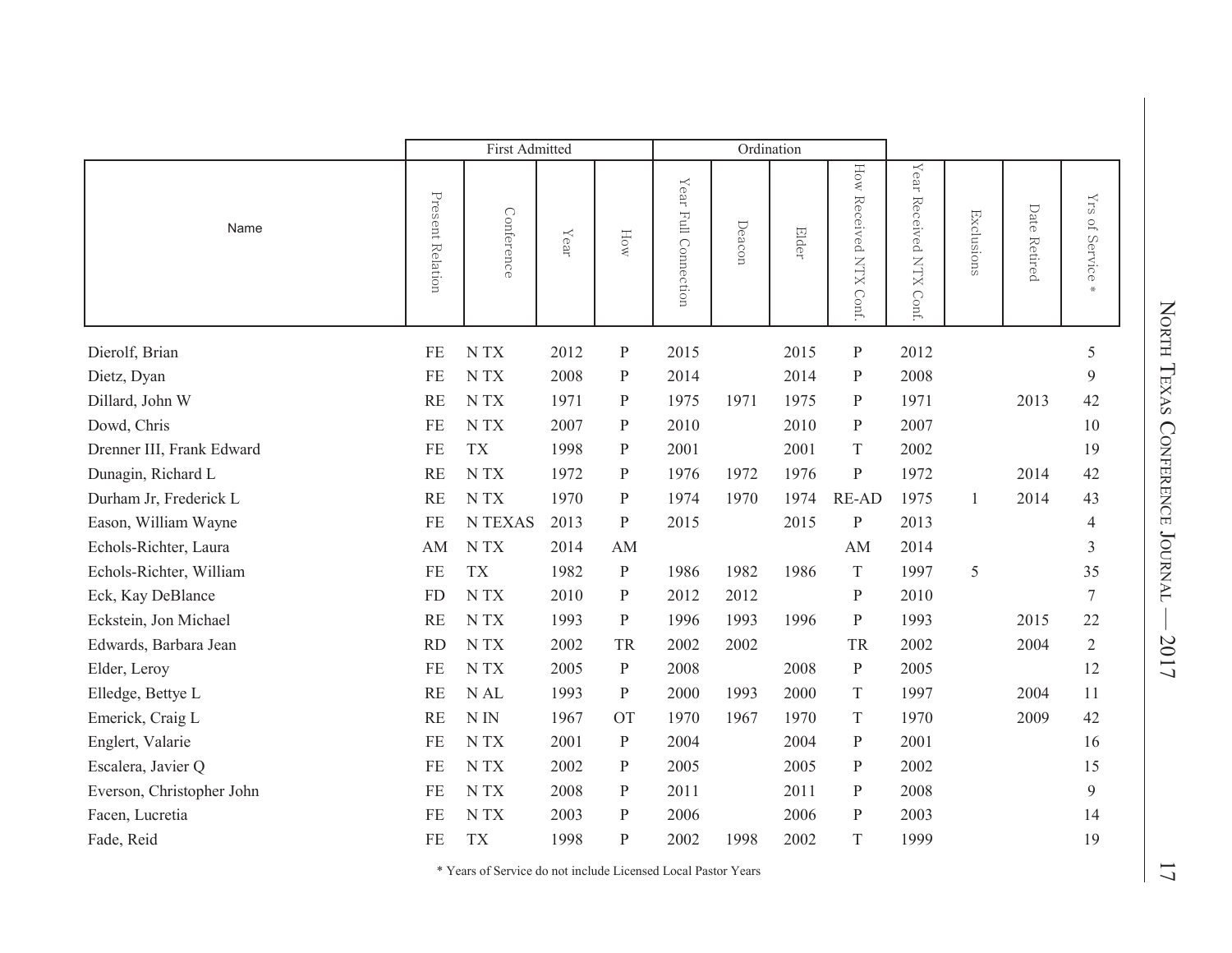|                        | First Admitted   |                |                                            |              |                      |        | Ordination |                           |                                  |                |                 |                          |
|------------------------|------------------|----------------|--------------------------------------------|--------------|----------------------|--------|------------|---------------------------|----------------------------------|----------------|-----------------|--------------------------|
| Name                   | Present Relation | Conference     | $\mathbf{Y}\mathbf{e}\mathbf{a}\mathbf{r}$ | How          | Year Full Connection | Deacon | Elder      | How Received NTX<br>Conf. | $Y$ ear<br>Received NTX<br>Conf. | Exclusions     | Date<br>Retired | Yrs of Service<br>$\ast$ |
| Fadel, Erika           | FE               | LA             | 2003                                       |              |                      |        |            | $\mathbf T$               | 2004                             | $\overline{7}$ |                 | 14                       |
| Fiedler, John F        | <b>FE</b>        | C TX           | 1984                                       | ${\bf P}$    | 1987                 | 1984   | 1987       | T                         | 1997                             |                |                 | 33                       |
| Fiser, Andrew          | FE               |                |                                            |              | 2015                 |        | 2015       | T                         | 2016                             |                |                 | $\mathbf{1}$             |
| Fisk, George C         | <b>RE</b>        | N TX           | 1974                                       | ${\bf P}$    | 1976                 | 1974   | 1976       | $\mathbf{P}$              | 1974                             |                | 2014            | 40                       |
| Flach Jr, S Richard    | RE               | N TX           | 1958                                       | <b>OT</b>    | 1962                 | 1958   | 1962       | <b>OT</b>                 | 1958                             |                | 1998            | 40                       |
| Fleer, Gilbert E       | <b>RE</b>        | M <sub>O</sub> | 1955                                       | <b>OT</b>    | 1958                 | 1956   | 1958       | T                         | 1967                             |                | 1994            | 39                       |
| Fleming, John          | FE               | N TX           | 1999                                       | $\mathbf{P}$ | 2003                 |        | 2003       | $\, {\bf p}$              | 1999                             |                |                 | 18                       |
| Fleming, Richard L     | RE               | ${\rm IL}$     | 1958                                       | <b>OT</b>    | 1961                 | 1958   | 1961       | T                         | 1972                             |                | 1999            | 41                       |
| Floyd, Russell         | FE               | N TX           | 1993                                       | $\mathbf{P}$ | 1995                 | 1993   | 1995       | $\, {\bf P}$              | 1993                             |                |                 | 24                       |
| Flynn, Michael         | PD               | North TX       | 2017                                       | ${\bf P}$    |                      |        |            | ${\bf P}$                 | 2017                             |                |                 |                          |
| Folkerth, Eric Stewart | FE               | N TX           | 1989                                       | ${\bf P}$    | 1992                 | 1989   | 1992       | ${\bf P}$                 | 1989                             |                |                 | 28                       |
| Forrest, David Andrew  | <b>FE</b>        | <b>VIRGINI</b> | 2011                                       | $\, {\bf p}$ | 2014                 |        | 2014       | T                         | 2013                             |                |                 | 6                        |
| Fowler, Gloria         | FE               | N TX           | 2007                                       | $\mathbf{P}$ | 2010                 |        | 2010       | ${\bf P}$                 | 2007                             |                |                 | 10                       |
| Fox, Douglas J         | FE               | N TX           | 2004                                       | $\mathbf{P}$ | 2007                 |        | 2007       | $\mathbf{P}$              | 2004                             |                |                 | 13                       |
| Fraser, John R         | <b>RE</b>        | N TX           | 1958                                       | <b>OT</b>    | 1961                 | 1958   | 1961       | <b>OT</b>                 | 1958                             |                | 1989            | 31                       |
| Froehlich, Patricia    | <b>FD</b>        | N TX           | 2011                                       | $\mathbf{P}$ | 2013                 | 2013   |            | $\, {\bf P}$              | 2011                             |                |                 | 6                        |
| Gallaway, Tamara       | PD               | North TX       | 2017                                       | ${\bf P}$    |                      |        |            | ${\bf P}$                 | 2017                             |                |                 |                          |
| Garrett, Guy D         | <b>RE</b>        | <b>TX</b>      | 1957                                       | $\mathbf{P}$ | 1959                 | 1957   | 1959       | T                         | 1979                             |                | 1996            | 39                       |
| Garrett, Jeff          | <b>FE</b>        | N TX           | 1991                                       | $\mathbf{P}$ | 1994                 | 1991   | 1994       | P                         | 1991                             |                |                 | 26                       |
| Gaston, Camille        | FE               | N TX           | 1987                                       | $\mathbf{P}$ | 1990                 | 1987   | 1990       | P                         | 1987                             |                |                 | 30                       |
| Gaston, Matthew        | <b>FE</b>        | N TX           | 1989                                       | P            | 1991                 | 1989   | 1991       | P                         | 1989                             |                |                 | 28                       |

North TEXAS CONFERE e Journal — 2017  $-2017$ 

18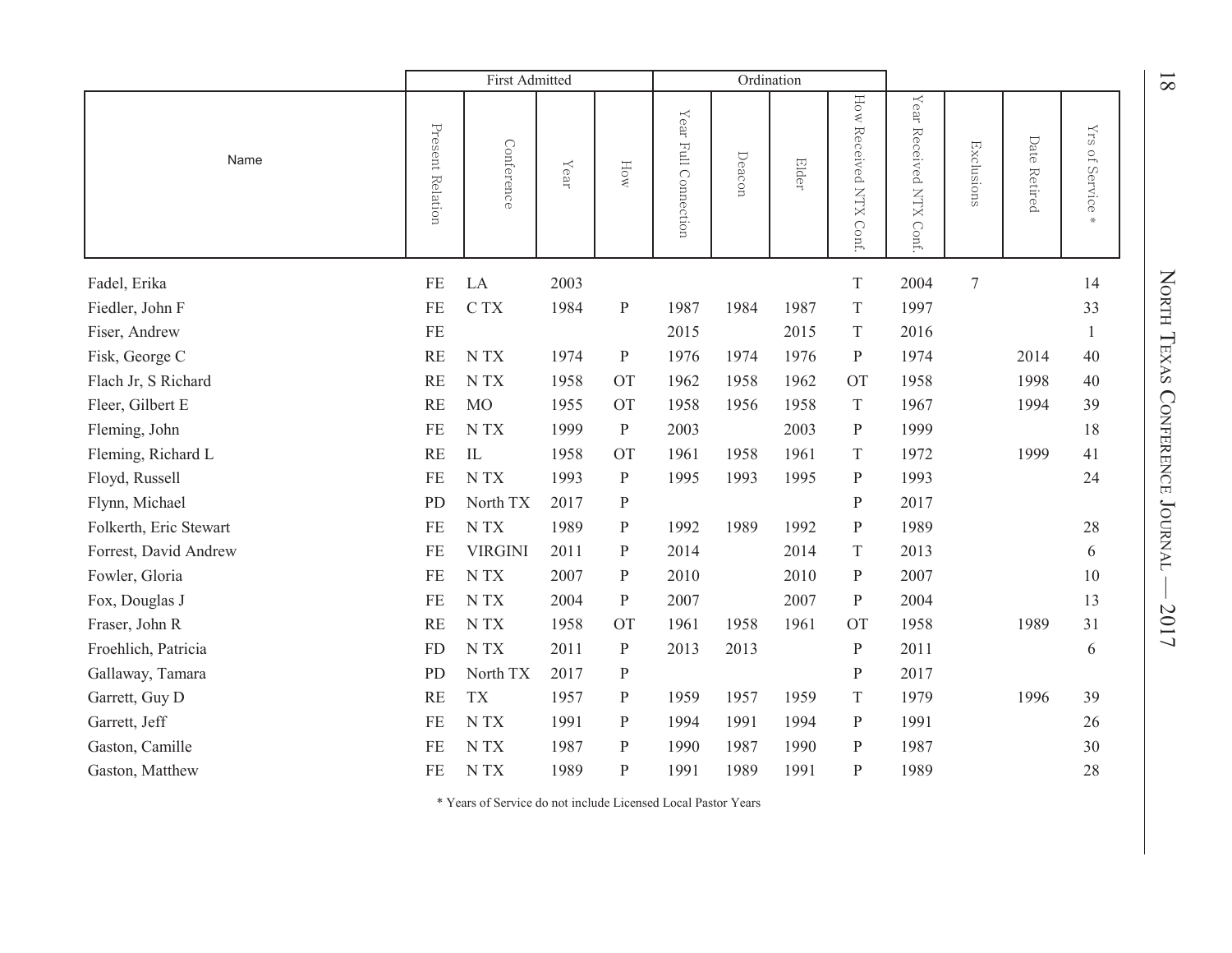|                     |                  | <b>First Admitted</b> |                  |              |                                                    | Ordination |       |                           |                            |              |                 |                                   |
|---------------------|------------------|-----------------------|------------------|--------------|----------------------------------------------------|------------|-------|---------------------------|----------------------------|--------------|-----------------|-----------------------------------|
| Name                | Present Relation | Conference            | $\mathbf{Y}$ ear | How          | $\mathbf{Y}\mathbf{ear}$<br><b>Full Connection</b> | Deacon     | Elder | How Received NTX<br>Conf. | Year Received NTX<br>Conf. | Exclusions   | Date<br>Retired | $\rm\thinspace Yrs$<br>of Service |
| George, Larry W     | RE               | N TX                  | 1970             | ${\bf P}$    | 1975                                               | 1970       | 1975  | ${\bf P}$                 | 1970                       |              | 2017            | 47                                |
| Gibson, Jack M      | RE               | N TX                  | 1956             | <b>OT</b>    | 1958                                               | 1956       | 1958  | <b>OT</b>                 | 1956                       |              | 1995            | 39                                |
| Gilliland, Raegan   | $PE$             | <b>NTX</b>            | 2016             | $\, {\bf p}$ |                                                    |            |       | $\, {\bf p}$              | 2016                       |              |                 | 1                                 |
| Gilliland, Scott    | PE               | N TX                  | 2015             | ${\bf P}$    |                                                    |            |       | ${\bf P}$                 | 2015                       |              |                 | 2                                 |
| Goforth, Abril      | <b>FE</b>        | N TX                  | 2009             | P            | 2011                                               |            | 2011  | ${\bf P}$                 | 2009                       |              |                 | $8\,$                             |
| Gondol, John D      | RE               | N TX                  | 1981             | P            | 1985                                               | 1981       | 1985  | P                         | 1981                       |              | 2007            | 26                                |
| Goodrich, Paul Q    | RE               | N TX                  | 1974             | P            | 1976                                               | 1974       | 1976  | $\mathbf{P}$              | 1974                       |              | 2017            | 43                                |
| Goodwin Jr, W James | RE               | N TX                  | 1990             | ${\bf P}$    | 1992                                               | 1990       | 1992  | ${\bf P}$                 | 1990                       |              | 2011            | 21                                |
| Goolsby, Joe Ed     | RE               | N TX                  | 1981             | AM           | 1983                                               | 1976       | 1983  | $\mathbf{A}\mathbf{M}$    | 1981                       |              | 2007            | 26                                |
| Gordon, V Eugene    | RE               | N TX                  | 1963             | <b>OT</b>    | 1967                                               | 1963       | 1967  | $\mathbf T$               | 1966                       |              | 2004            | 41                                |
| Gotelli, Holly      | $\rm FE$         | N TX                  | 2008             | P            | 2011                                               |            | 2011  | P                         | 2008                       |              |                 | 9                                 |
| Gould, Paul A       | $\rm FE$         | N TX                  | 1979             | $\mathbf{P}$ | 1982                                               | 1979       | 1982  | $\mathbf{P}$              | 1979                       |              |                 | 38                                |
| Grable, Patricia L  | <b>FD</b>        | N TX                  | 1997             | TR           | 1997                                               | 1997       |       | TR                        | 1997                       | 3            |                 | 17                                |
| Grace, Jonathan     | FE               | N TX                  | 2015             | $\mathbf{P}$ | 2017                                               |            | 2017  | ${\bf P}$                 | 2015                       |              |                 | $\overline{2}$                    |
| Graham, Duncan      | RE               | <b>TX</b>             | 1968             | ${\bf P}$    | 1970                                               |            | 1970  | $\rm T$                   | 2005                       | 31           | 2011            | 12                                |
| Graner, Jane        | PE               | N TX                  | 2016             | ${\bf P}$    |                                                    |            |       | ${\bf P}$                 | 2016                       |              |                 | 1                                 |
| Grant, C David      | FE               | N TX                  | 1973             | $\mathbf{P}$ | 1982                                               | 1973       | 1982  | ${\bf P}$                 | 1973                       |              |                 | 44                                |
| Greanead, Veronica  | <b>FE</b>        | N TX                  | 2004             | $\mathbf{P}$ | 2009                                               |            | 2009  | ${\bf P}$                 | 2004                       |              |                 | 13                                |
| Green, Joel B       | $\rm FE$         | N TX                  | 1980             | P            | 1987                                               | 1980       | 1987  | ${\bf P}$                 | 1980                       |              |                 | 37                                |
| Green, Keva         | <b>FE</b>        | <b>Brit Meth</b>      | 2003             |              | 2008                                               |            | 2008  | $\mathbf T$               | 2010                       | $\mathbf{1}$ |                 | 14                                |
| Green, Michael A    | FE               | N TX                  | 1994             | $\mathbf{P}$ | 1996                                               | 1994       | 1996  | $\mathbf{P}$              | 1994                       | 5            |                 | 18                                |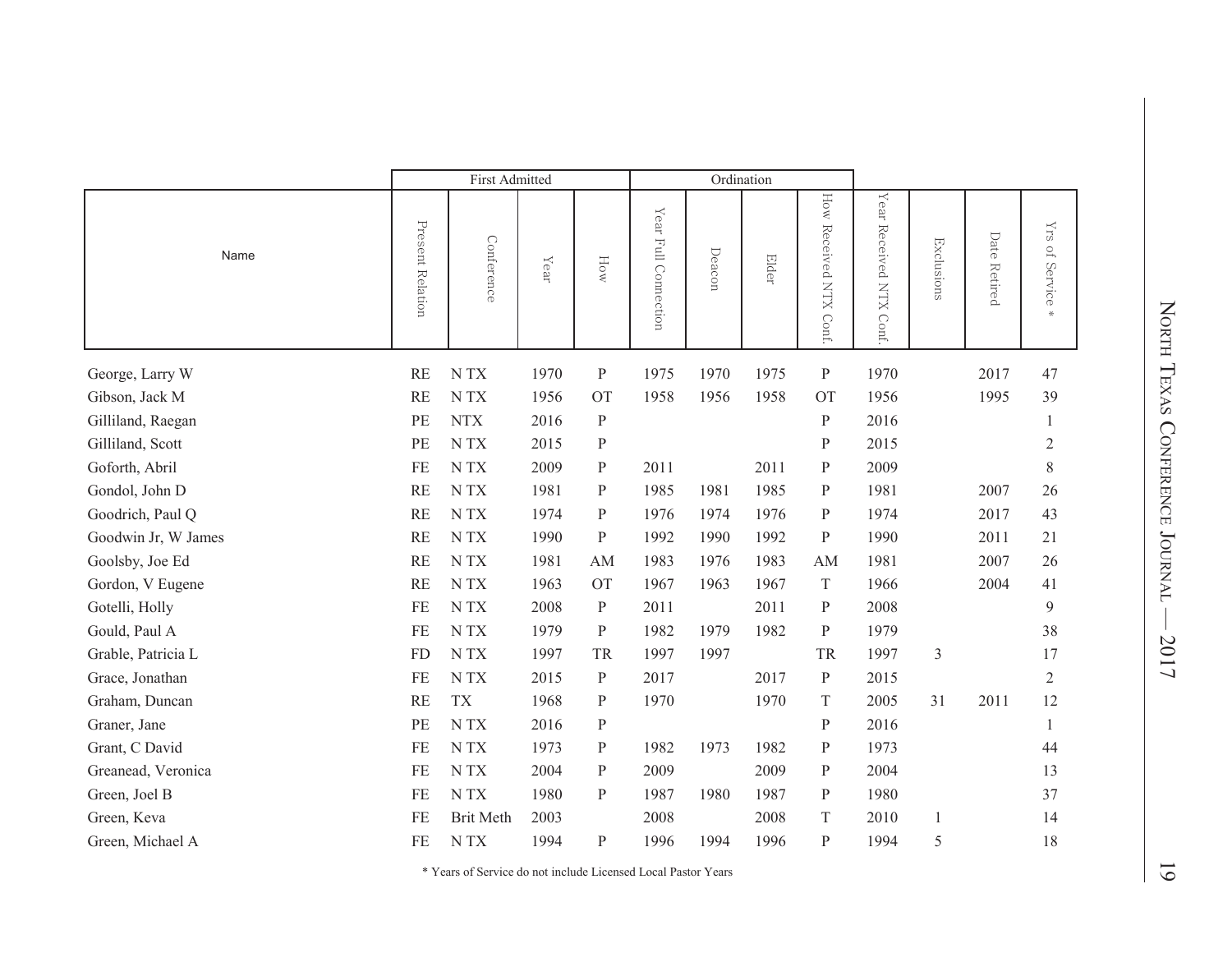|                            | First Admitted      |                  |                          |              |                                         |        | Ordination |                           |                                  |            |                 |                                                     |
|----------------------------|---------------------|------------------|--------------------------|--------------|-----------------------------------------|--------|------------|---------------------------|----------------------------------|------------|-----------------|-----------------------------------------------------|
| Name                       | Present<br>Relation | Conference       | $\mathbf{Y}\mathbf{ear}$ | How          | ${\it Y}$ ear<br><b>Full Connection</b> | Deacon | Elder      | How Received NTX<br>Conf. | $Y$ ear<br>Received NTX<br>Conf. | Exclusions | Date<br>Retired | $\rm YrS$<br>of Service<br>$\boldsymbol{\varkappa}$ |
| Greene, Jimmy              | <b>FE</b>           | N TX             | 2010                     | ${\bf P}$    | 2012                                    |        | 2012       | $\mathbf{P}$              | 2010                             |            |                 | 7                                                   |
| Greene, Michael            | <b>FD</b>           | N TX             | 2002                     | $\mathbf P$  | 2005                                    | 2005   |            | $\mathbf{P}$              | 2002                             |            |                 | 15                                                  |
| Greenwood, Lisa            | FE                  | N TX             | 1992                     | ${\bf p}$    | 1994                                    | 1992   | 1994       | $\mathbf{P}$              | 1992                             |            |                 | 25                                                  |
| Grogan, Rebecca            | FE                  | N TX             | 2007                     | $\mathbf P$  | 2013                                    |        | 2013       | $\mathbf{P}$              | 2007                             |            |                 | 10                                                  |
| Guier III, L Marvin        | FE                  | <b>NM</b>        | 1977                     | ${\bf P}$    | 1980                                    | 1978   | 1980       | T                         | 1978                             |            |                 | 40                                                  |
| Gurley, Daniel A           | <b>FE</b>           | N TX             | 2005                     | $\mathbf{P}$ | 2010                                    |        | 2010       | $\mathbf{P}$              | 2005                             |            |                 | 12                                                  |
| Guttierrez II, Milton P    | <b>RE</b>           | LA               | 1964                     | ${\bf P}$    | 1967                                    | 1964   | 1966       | $\mathbf T$               | 1973                             |            | 2011            | 47                                                  |
| Hall, Jeffrey              | FE                  | N TX             | 2003                     | $\mathbf P$  | 2006                                    |        | 2006       | P                         | 2003                             |            |                 | 14                                                  |
| Hall, Maria Dixon          | FD                  | N TX             | 2014                     | $\mathbf P$  | 2017                                    | 2017   |            | P                         | 2014                             |            |                 | 3                                                   |
| Hamric, James Ken          | <b>RP</b>           | N <sub>T</sub> X | 1995                     | ${\bf P}$    |                                         | 1995   |            | $\mathbf{P}$              | 1995                             |            | 2002            | $\boldsymbol{7}$                                    |
| Hamrick, Shannon           | <b>FD</b>           | <b>DETROI</b>    | 2004                     |              | 2006                                    | 2006   |            | $\mathbf T$               | 2004                             |            |                 | 13                                                  |
| Hancock, Justin            | <b>FD</b>           | NW TX            | 2009                     | ${\bf P}$    | 2011                                    | 2011   |            | $\mathbf T$               | 2014                             |            |                 | 8                                                   |
| Haney, Johnnie W           | <b>RE</b>           | N TX             | 1970                     | $\mathbf P$  | 1972                                    | 1969   | 1972       | $\mathbf{P}$              | 1970                             |            | 1991            | 21                                                  |
| Hardaway, Sara J           | <b>RE</b>           | N <sub>T</sub> X | 1995                     | $\mathbf{P}$ | 1997                                    | 1995   | 1997       | $\mathbf{P}$              | 1995                             |            | 2017            | 22                                                  |
| Hardesty-Crouch, Brian L   | FE                  | N TX             | 1993                     | $\mathbf{P}$ | 1995                                    | 1993   | 1995       | $\mathbf{P}$              | 1993                             |            |                 | 24                                                  |
| Hardesty-Crouch, Mary Beth | FE                  | N TX             | 1998                     | $\mathbf{P}$ | 2001                                    | 1998   | 2001       | $\mathbf{P}$              | 1998                             |            |                 | 19                                                  |
| Hargrove, Sammy A          | <b>RE</b>           | N TX             | 1970                     | $\mathbf{P}$ | 1973                                    | 1970   | 1973       | $\mathbf{P}$              | 1970                             |            | 2005            | 35                                                  |
| Harris, Todd               | <b>FE</b>           | <b>TX</b>        | 1989                     | $\mathbf P$  | 1992                                    | 1989   | 1992       | $\mathcal T$              | 1998                             |            |                 | 28                                                  |
| Harrison, Georgia          | <b>FD</b>           | N TX             | 2011                     | ${\bf P}$    | 2013                                    | 2013   |            | $\mathbf{P}$              | 2011                             |            |                 | 6                                                   |
| Harrison IV, Richard       | PE                  | North TX         | 2017                     | $\mathbf{P}$ |                                         |        |            | P                         | 2017                             |            |                 |                                                     |
| Hasley Jr, C Robert        | <b>FE</b>           | L ROCK           | 1975                     | $\mathbf{P}$ | 1979                                    | 1975   | 1979       | T                         | 1978                             |            |                 | 42                                                  |

TEXAS CONFERE e Journal — 2017

 $-2017$ 

North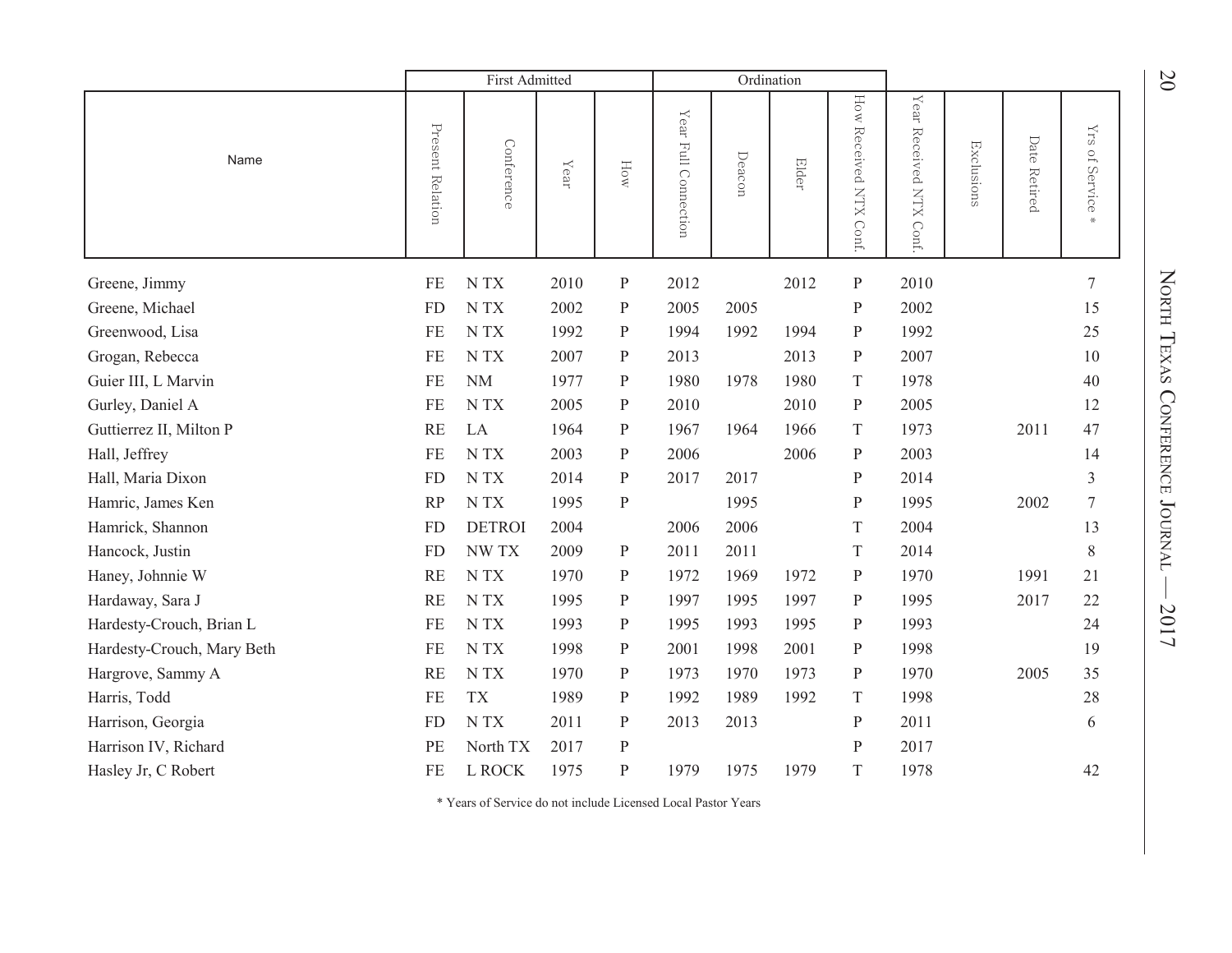|                       |                  | <b>First Admitted</b> |      |              |                                        |        | Ordination |                       |                            |            |              |                                                   |
|-----------------------|------------------|-----------------------|------|--------------|----------------------------------------|--------|------------|-----------------------|----------------------------|------------|--------------|---------------------------------------------------|
| Name                  | Present Relation | Conference            | Year | How          | $\mathbf{Y}$ ear<br>Full<br>Connection | Deacon | Elder      | How Received NTX Conf | Year Received NTX<br>Conf. | Exclusions | Date Retired | $\rm YrS$<br>$\ensuremath{\mathbb{R}}$<br>Service |
| Hatch, Melissa        | FE               | N TX                  | 2010 | ${\bf P}$    | 2012                                   |        | 2012       | ${\bf P}$             | 2010                       |            |              | $\overline{7}$                                    |
| Hawkins, Rick L       | <b>FE</b>        | N <sub>T</sub> X      | 1984 | P            | 1988                                   | 1984   | 1988       | $\mathbf T$           | 1993                       |            |              | 33                                                |
| Haynes, C Michael     | <b>RE</b>        | <b>MEMPHI</b>         | 1959 | <b>OT</b>    | 1962                                   | 1961   | 1962       | $\mathbf T$           | 1966                       |            | 2001         | 42                                                |
| Haywood, Donald       | <b>FE</b>        | N TX                  | 2015 | $\mathbf{P}$ | 2017                                   |        | 2017       | $\mathbf{P}$          | 2015                       |            |              | $\overline{2}$                                    |
| Head, Keith L         | RE               | OK                    | 1974 | $\mathbf P$  | 1978                                   | 1974   | 1978       | $\mathbf T$           | 2002                       |            | 2013         | 39                                                |
| Hedges Jr, Howard P   | <b>RE</b>        | N TX                  | 1979 | $\mathbf{P}$ | 1983                                   | 1979   | 1983       | $\, {\bf P}$          | 1979                       |            | 2014         | 35                                                |
| Heislen, Terrance     | <b>FD</b>        | NTX                   | 2003 | $\mathbf P$  | 2006                                   | 2006   |            | $\mathbf P$           | 2003                       |            |              | 14                                                |
| Henderson, Doyle S    | <b>RE</b>        | C TX                  | 1969 | <b>OT</b>    | 1973                                   | 1969   | 1973       | $\mathbf T$           | 1975                       |            | 2009         | 40                                                |
| Henderson, Ronald D   | <b>FE</b>        | N TX                  | 1979 | $\mathbf P$  | 1982                                   | 1979   | 1982       | P                     | 1979                       |            |              | 38                                                |
| Herrscher, Leslie     | FE               | N TX                  | 2006 | ${\bf P}$    | 2009                                   |        | 2009       | ${\bf P}$             | 2006                       |            |              | 11                                                |
| Hicks, H Harrell      | <b>RE</b>        | NTX                   | 1966 | <b>OT</b>    | 1968                                   | 1966   | 1968       | <b>OT</b>             | 1966                       |            | 1987         | 21                                                |
| Hildebrand, Christina | <b>FD</b>        | N TX                  | 2001 | $\mathbf{P}$ | 2004                                   | 2004   |            | $\mathbf{P}$          | 2001                       |            |              | 16                                                |
| Hildebrand, Kenneth D | <b>RE</b>        | N <sub>T</sub> X      | 1977 | $\mathbf P$  | 1982                                   | 1977   | 1982       | $\mathbf{P}$          | 1977                       |            | 2017         | 40                                                |
| Hill, Marjorie Bishir | <b>FD</b>        | N TX                  | 2007 | P            | 2010                                   | 2010   |            | $\mathbf P$           | 2007                       |            |              | 10                                                |
| Hoffman, Patrick      | FE               | N TX                  | 2014 | $\mathbf{P}$ | 2016                                   |        | 2016       | ${\bf P}$             | 2014                       |            |              | $\overline{3}$                                    |
| Hoke, Daniel L        | <b>RE</b>        | <b>SWTX</b>           | 1972 | P            | 1976                                   | 1972   | 1976       | $\mathcal T$          | 1975                       |            | 2008         | 36                                                |
| Holbert, Diana B      | RE               | N TX                  | 1991 | ${\bf P}$    | 1997                                   | 1991   | 1997       | $\mathbf{P}$          | 1991                       |            | 2011         | 20                                                |
| Holcombe, George R    | <b>RE</b>        | <b>SWTX</b>           | 1956 | <b>OT</b>    | 1959                                   | 1957   | 1959       | $\mathcal T$          | 1990                       |            | 2003         | 47                                                |
| Holcomb-McLain, Scott | <b>FE</b>        | <b>VA</b>             | 1993 | ${\bf P}$    | 1997                                   | 1993   | 1997       | $\mathbf T$           | 2000                       |            |              | 24                                                |
| Holmes Jr, Zan W      | <b>RE</b>        | W TX                  | 1957 | <b>OT</b>    | 1959                                   | 1957   | 1959       | <b>OT</b>             | 1957                       |            | 2002         | 45                                                |
| Horton, Clay          | <b>FE</b>        | N TX                  | 2013 | P            | 2016                                   |        | 2016       | P                     | 2013                       |            |              | $\overline{4}$                                    |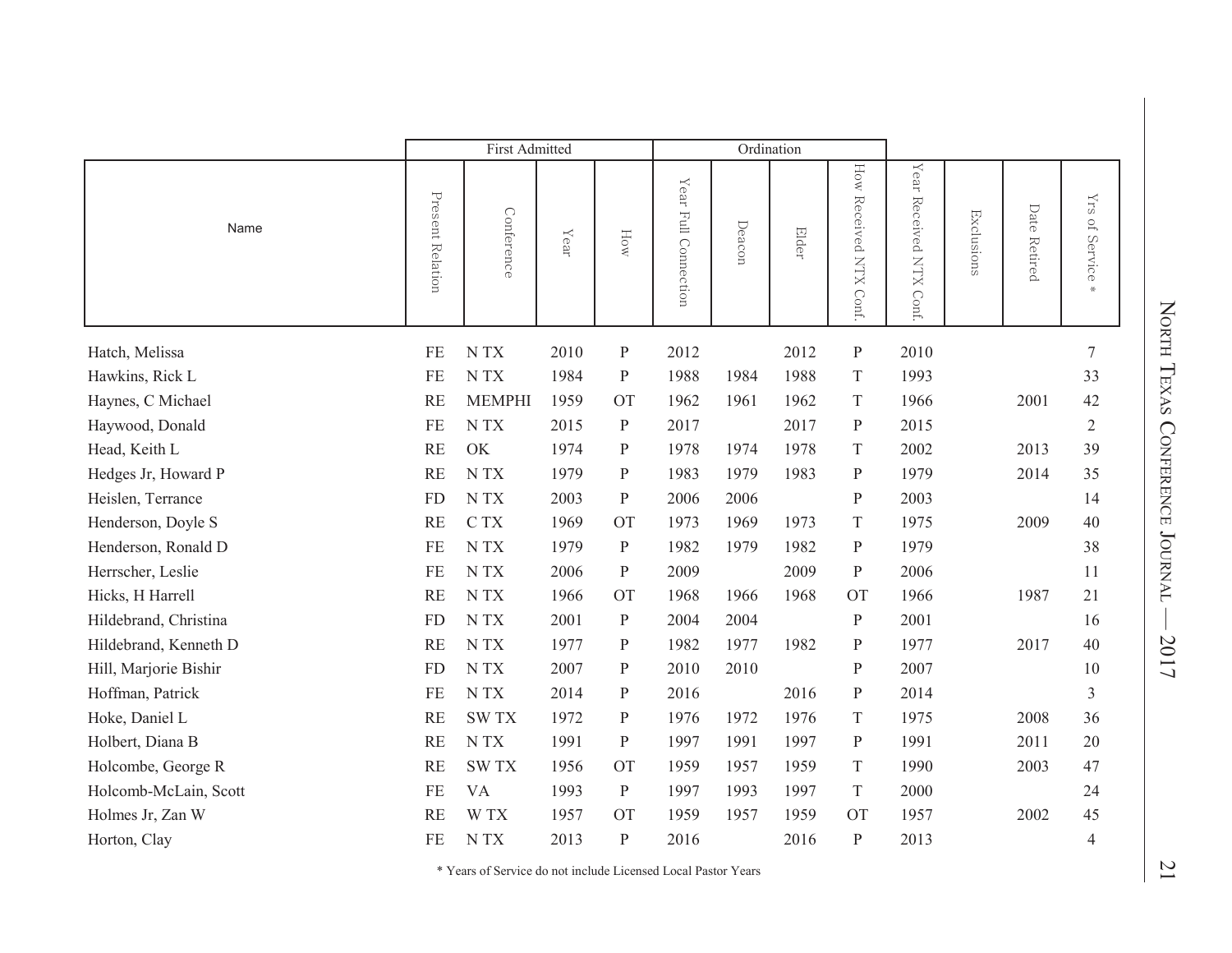|                          |                     | <b>First Admitted</b> |                                            | Ordination   |                      |        |       |                           |                                           |                |                 |                     |
|--------------------------|---------------------|-----------------------|--------------------------------------------|--------------|----------------------|--------|-------|---------------------------|-------------------------------------------|----------------|-----------------|---------------------|
| Name                     | Present<br>Relation | Conference            | $\mathbf{Y}\mathbf{e}\mathbf{a}\mathbf{r}$ | How          | Year Full Connection | Deacon | Elder | How<br>Received NTX Conf. | $\mathbf{Y}$ ear<br>Received NTX<br>Conf. | Exclusions     | Date<br>Retired | Yrs of Service<br>₩ |
| Hosemann-Butler, Anna    | <b>RE</b>           | N TX                  | 2004                                       | $\mathbf P$  | 2007                 |        | 2007  | ${\bf P}$                 | 2004                                      |                | 2017            | 13                  |
| House, Michael A         | <b>RE</b>           | N <sub>T</sub> X      | 1978                                       | ${\bf P}$    | 1985                 | 1978   | 1985  | ${\bf P}$                 | 1978                                      |                | 2012            | 34                  |
| Houseman, Harry E        | <b>RE</b>           | N TX                  | 1952                                       | <b>OT</b>    | 1954                 | 1953   | 1955  | <b>OT</b>                 | 1952                                      | $\overline{2}$ | 1997            | 43                  |
| Howe, Leroy T            | <b>RE</b>           | FL                    | 1960                                       | <b>OT</b>    | 1966                 | 1960   | 1966  | $\mathbf T$               | 1974                                      |                | 1998            | 38                  |
| Howeth, David T          | <b>RE</b>           | N TX                  | 1989                                       | $\mathbf{P}$ | 1992                 | 1989   | 1992  | ${\bf P}$                 | 1989                                      |                | 2015            | 26                  |
| Hudspeth, Tom            | <b>FE</b>           | <b>TX</b>             | 1989                                       | $\mathbf{P}$ | 1993                 | 1990   | 1993  | $\mathbf T$               | 2004                                      |                |                 | 28                  |
| Hughes, Barry            | FE                  | C TX                  | 1991                                       | ${\bf P}$    | 1994                 |        | 1994  | $\mathbf T$               | 2015                                      |                |                 | 26                  |
| Humbert, Daniel Drew     | <b>FE</b>           | N TX                  | 1989                                       | P            | 1994                 | 1989   | 1994  | ${\bf P}$                 | 1989                                      |                |                 | 28                  |
| Humphries, Joan          | <b>RE</b>           | N TX                  | 1999                                       | $\mathbf{P}$ | 2002                 | 1999   | 2002  | ${\bf P}$                 | 1999                                      |                | 2007            | $8\,$               |
| Hunt, C Dale             | <b>RE</b>           | C TX                  | 1968                                       | ${\bf P}$    | 1970                 | 1968   | 1970  | $\mathbf T$               | 1985                                      |                | 1997            | 29                  |
| Hutchinson, William B    | <b>RE</b>           | <b>DETROI</b>         | 1952                                       | ${\bf P}$    | 1956                 | 1952   | 1956  | $\mathbf T$               | 1993                                      |                | 1997            | 45                  |
| Irish, Johnny R          | <b>RE</b>           | N <sub>T</sub> X      | 1974                                       | $\mathbf{P}$ | 1975                 | 1974   | 1975  | $\mathbf{P}$              | 1974                                      |                | 2004            | 30                  |
| Jackson, Michael R       | <b>RE</b>           | N TX                  | 1969                                       | $\mathbf{P}$ | 1971                 | 1969   | 1971  | $\mathbf{P}$              | 1969                                      |                | 2006            | 37                  |
| Jackson-Sears, Jill      | FE                  | N TX                  | 1996                                       | ${\bf P}$    | 1998                 | 1996   | 1998  | ${\bf P}$                 | 1996                                      |                |                 | 21                  |
| Jacobs, Derek            | FE                  | N TX                  | 2007                                       | $\mathbf{P}$ | 2010                 |        | 2010  | P                         | 2007                                      |                |                 | 10                  |
| Jacobs, William H        | <b>RE</b>           | MO <sub>E</sub>       | 1952                                       | <b>OT</b>    | 1955                 | 1953   | 1955  | T                         | 1980                                      |                | 1991            | 39                  |
| James, Larry             | FE                  | N TX                  | 2013                                       | ${\bf P}$    | 2015                 |        | 2015  | ${\bf P}$                 | 2013                                      |                |                 | $\overline{4}$      |
| Janovec, Leslie A        | <b>FE</b>           | N <sub>T</sub> X      | 1994                                       | $\mathbf{P}$ | 1996                 | 1994   | 1996  | ${\bf P}$                 | 1994                                      |                |                 | 23                  |
| Jean, Allison            | PE                  | North TX              | 2017                                       | $\, {\bf P}$ |                      |        |       | ${\bf P}$                 | 2017                                      |                |                 |                     |
| Jenkins, Pavielle Chriss | PD                  | North TX              | 2017                                       | $\mathbf P$  |                      |        |       | $\mathbf{P}$              | 2017                                      |                |                 |                     |
| Johnson, Kathryn E       | RD                  | N TX                  | 1997                                       | TR           | 1997                 | 1997   |       | <b>TR</b>                 | 1997                                      |                | 2011            | 14                  |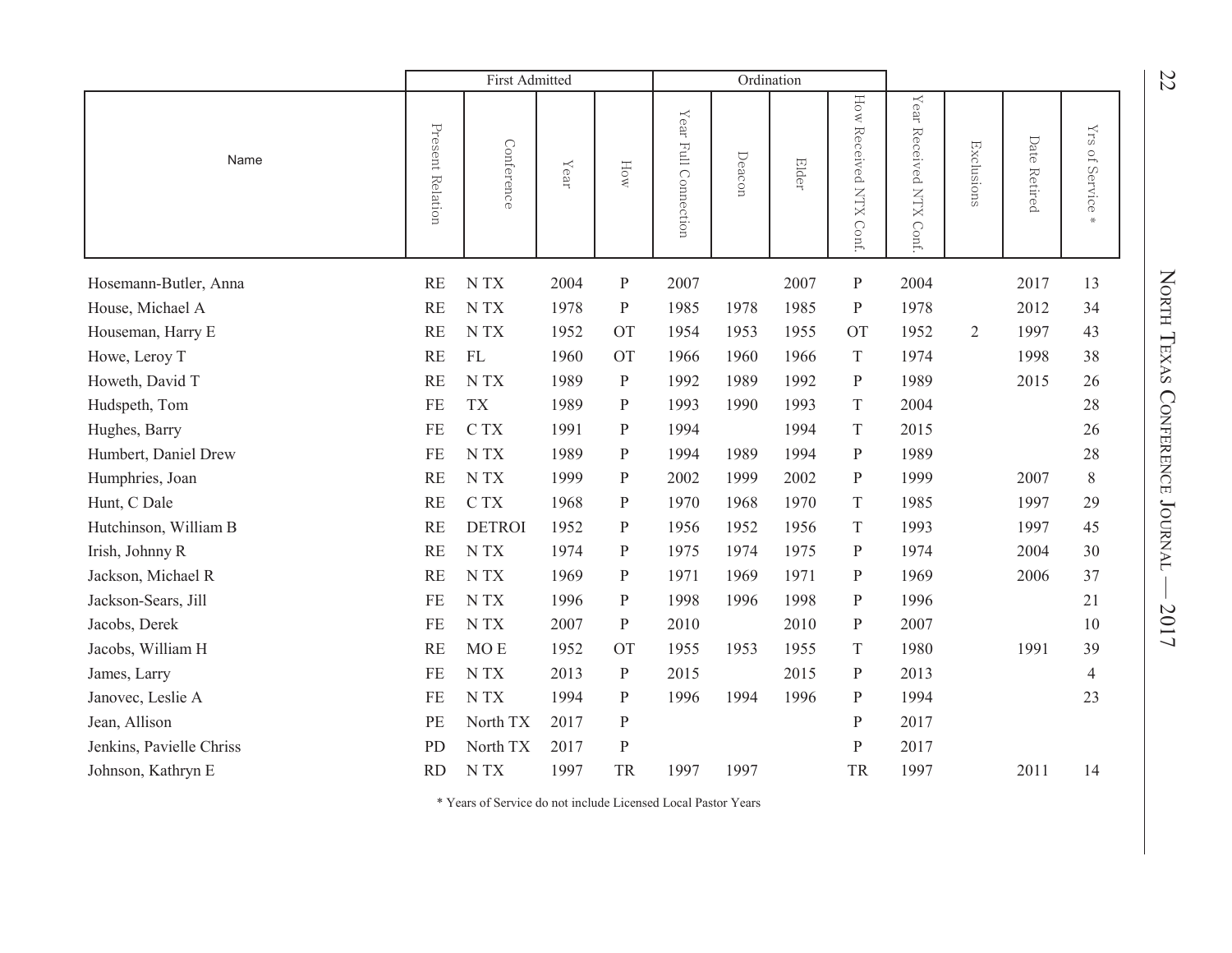|                           |                  | First Admitted             |      |              |                                        |        | Ordination |                       |                            |              |              |                                                   |
|---------------------------|------------------|----------------------------|------|--------------|----------------------------------------|--------|------------|-----------------------|----------------------------|--------------|--------------|---------------------------------------------------|
| Name                      | Present Relation | Conference                 | Year | How          | $\mathbf{Y}$ ear<br>Full<br>Connection | Deacon | Elder      | How Received NTX Conf | Year Received NTX<br>Conf. | Exclusions   | Date Retired | $\rm YrS$<br>$\ensuremath{\mathbb{R}}$<br>Service |
| Jones, Arthur             | FE               | N TX                       | 2009 | $\mathbf{P}$ | 2012                                   |        | 2012       | ${\bf P}$             | 2009                       |              |              | 8                                                 |
| Jones, Cheryl             | <b>FE</b>        | N <sub>T</sub> X           | 2010 | P            | 2013                                   |        | 2013       | $\mathbf{P}$          | 2010                       |              |              | 7                                                 |
| Jones, Evan               | PD               | North TX                   | 2017 | P            |                                        |        |            | $\, {\bf P}$          | 2017                       |              |              |                                                   |
| Jones, Jerry L            | <b>FE</b>        | N TX                       | 1997 | $\mathbf{P}$ | 2000                                   | 1997   | 2000       | P                     | 1997                       |              |              | 20                                                |
| Jones, Shonda             | <b>FE</b>        | N TX                       | 2003 | $\mathbf P$  | 2006                                   |        | 2006       | $\, {\bf P}$          | 2003                       |              |              | 14                                                |
| Jones, Terry              | <b>RD</b>        | N TX                       | 1999 | $\mathbf{P}$ | 2002                                   | 2002   |            | $\, {\bf P}$          | 1999                       |              | 2017         | 18                                                |
| Joyner, Ashleigh          | FE               | NTX                        | 2006 | $\mathbf P$  | 2009                                   |        | 2009       | $\mathbf{P}$          | 2006                       |              |              | 11                                                |
| Judy, Dwight H            | <b>RE</b>        | N TX                       | 1968 | <b>OT</b>    | 1974                                   | 1968   | 1974       | <b>OT</b>             | 1968                       |              | 2009         | 41                                                |
| Kay, John                 | <b>FE</b>        | N TX                       | 1996 | $\mathbf P$  | 1998                                   | 1996   | 1998       | $\mathbf{P}$          | 1996                       | $\mathbf{1}$ |              | 21                                                |
| Keith, James D            | RE               | N AR                       | 1958 | ${\bf P}$    | 1966                                   | 1958   | 1966       | $\mathbf T$           | 1991                       |              | 1996         | 38                                                |
| Kellner, Elizabeth        | FE               | $\ensuremath{\text{N}}$ TX | 2007 | ${\bf P}$    | 2010                                   |        | 2010       | ${\bf P}$             | 2007                       |              |              | 10                                                |
| King, Russell Herbert     | <b>FD</b>        | N TX                       | 2002 | TR           | 2002                                   | 2002   |            | TR                    | 2002                       |              |              | 15                                                |
| Kirby Jr, James E         | <b>RE</b>        | NW TX                      | 1955 | <b>OT</b>    | 1959                                   | 1955   | 1959       | $\mathbf T$           | 1981                       |              | 1996         | 41                                                |
| Klossner, Julie           | PE               | N TX                       | 2015 | $\mathbf P$  |                                        |        |            |                       | 2015                       |              |              | $\mathfrak{2}$                                    |
| Knott, Kory               | FE               | N TX                       | 2000 | $\mathbf{P}$ | 2005                                   | 2000   | 2005       | ${\bf P}$             | 2000                       |              |              | 17                                                |
| Kotey, Janette C          | <b>FE</b>        | OK                         | 1985 | P            | 1987                                   | 1985   | 1987       | $\mathcal T$          | 1997                       |              |              | 32                                                |
| Kruger, Larry H           | RE               | N TX                       | 1981 | $\mathbf P$  | 1986                                   | 1981   | 1986       | $\mathbf{P}$          | 1981                       |              | 2010         | 29                                                |
| Kuhlbars, Richard A       | <b>RE</b>        | NTX                        | 1980 | P            | 1983                                   | 1980   | 1983       | ${\bf P}$             | 1980                       |              | 2008         | 28                                                |
| La Barr, Joan Gray        | RE               | N TX                       | 1980 | P            | 1983                                   | 1980   | 1983       | $\, {\bf p}$          | 1980                       |              | 2010         | 30                                                |
| La Barr, William E        | FE               | NTX                        | 1995 | P            | 1997                                   | 1995   | 1997       | $\mathbf{P}$          | 1995                       |              |              | 22                                                |
| LaBella-Foster, Elizabeth | <b>FE</b>        | N TX                       | 2009 | P            | 2012                                   |        | 2012       | P                     | 2009                       | 1            |              | 8                                                 |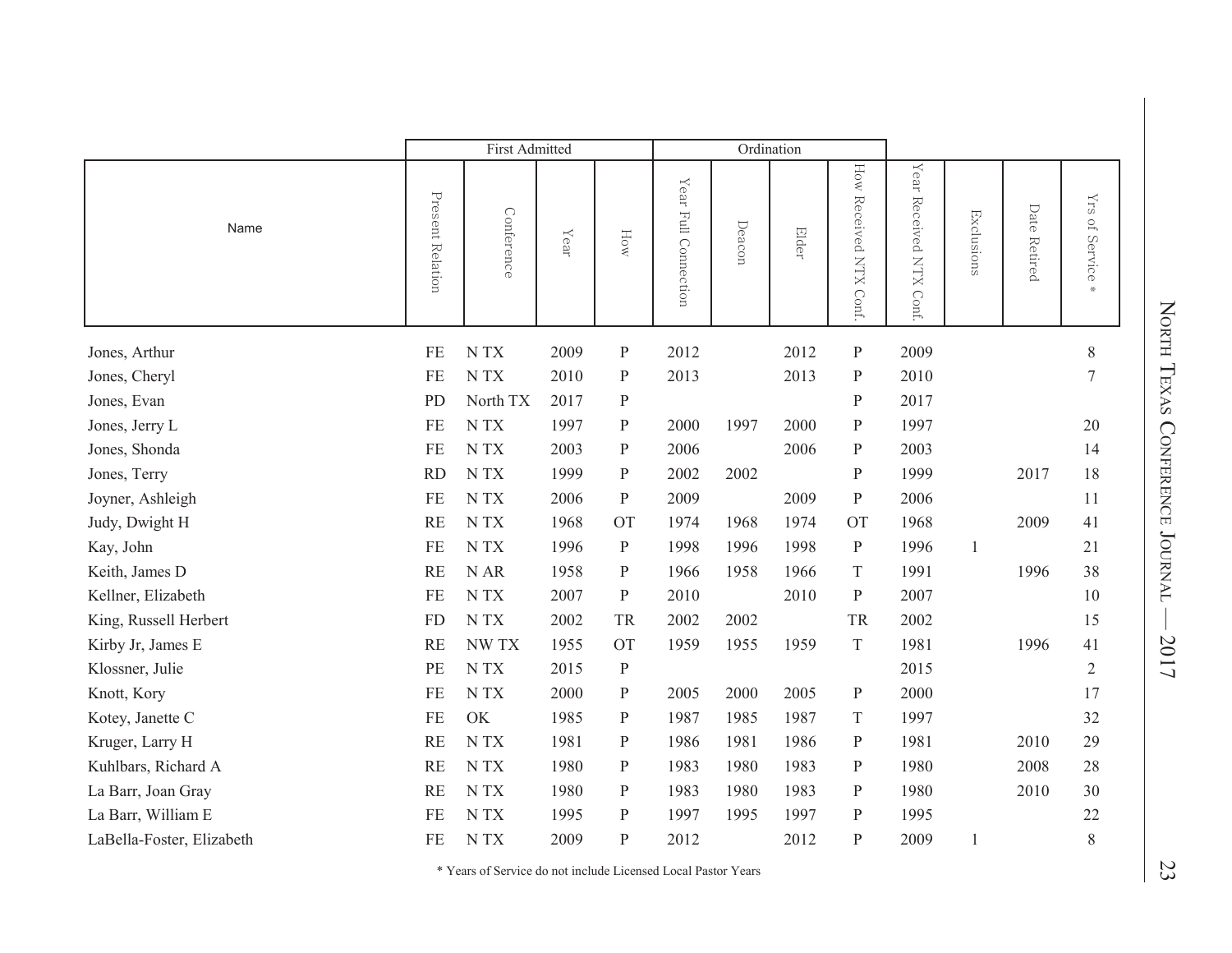|                           | First Admitted   |                  |                                            |              |                                         |        | Ordination |                        |                                           |            |                 |                                          |
|---------------------------|------------------|------------------|--------------------------------------------|--------------|-----------------------------------------|--------|------------|------------------------|-------------------------------------------|------------|-----------------|------------------------------------------|
| Name                      | Present Relation | Conference       | $\mathbf{Y}\mathbf{e}\mathbf{a}\mathbf{r}$ | How          | ${\it Y}$ ear<br><b>Full Connection</b> | Deacon | Elder      | How Received NTX Conf. | $\mathbf{Y}$ ear<br>Received NTX<br>Conf. | Exclusions | Date<br>Retired | $\rm YrS$<br>of Service<br>$\frac{1}{2}$ |
| Laguardia, Levy E         | FE               | PHIL             | 1977                                       | $\mathbf P$  | 1981                                    | 1977   | 1982       | $\mathbf T$            | 1993                                      |            |                 | 40                                       |
| Lake, Sheri Hollingsworth | <b>FD</b>        | NTX              | 2000                                       | $\mathbf P$  | 2003                                    | 2003   |            | ${\bf P}$              | 2000                                      |            |                 | 17                                       |
| Lancaster, Sarah H        | FE               | N TX             | 1989                                       | $\mathbf{P}$ | 1999                                    | 1989   | 1999       | $\mathbf{P}$           | 1989                                      |            |                 | 28                                       |
| Landis, Gayle             | FE               | W OHIO           | 2000                                       | $\mathbf{P}$ | 2002                                    |        | 2002       | T                      | 2002                                      |            |                 | 17                                       |
| Landis, Zachary Brian     | FE               | N TX             | 2013                                       | ${\bf P}$    | 2015                                    |        | 2015       | $\mathbf{P}$           | 2013                                      |            |                 | $\overline{4}$                           |
| Lantz, Edward F           | <b>FE</b>        | N <sub>T</sub> X | 1998                                       | $\mathbf{P}$ | 2001                                    | 1998   | 2001       | $\mathbf{P}$           | 1998                                      |            |                 | 19                                       |
| Lartey, Kwame O           | <b>RE</b>        | <b>GHANA</b>     | 1963                                       | ${\bf P}$    | 1979                                    | 1977   | 1979       | $\mathbf{P}$           | 1977                                      |            | 2002            | 39                                       |
| Lawrence, William B       | <b>FE</b>        | <b>WYOMI</b>     | 1969                                       | $\mathbf{P}$ | 1972                                    | 1969   | 1972       | $\mathbf T$            | 2002                                      |            |                 | 48                                       |
| Lawson, Rene P            | <b>FE</b>        | NTX              | 1987                                       | $\mathbf{P}$ | 1989                                    | 1987   | 1989       | $\mathbf{P}$           | 1987                                      |            |                 | 30                                       |
| Lazaroff, Van             | <b>RE</b>        | N TX             | 1997                                       | $\mathbf P$  | 2000                                    | 1997   | 2000       | $\mathbf{P}$           | 1997                                      |            | 2013            | 16                                       |
| Le, Mai                   | FE               | NTX              | 2006                                       | ${\bf P}$    | 2010                                    |        | 2010       | ${\bf P}$              | 2006                                      |            |                 | 11                                       |
| Lee, Donald               | <b>FE</b>        | N TX             | 1991                                       | $\mathbf{P}$ | 1993                                    | 1991   | 1993       | $\mathbf{P}$           | 1991                                      |            |                 | 26                                       |
| Lee, Jin Hee              | FE               | <b>KANW</b>      | 1992                                       |              |                                         |        |            | $\mathbf T$            | 2014                                      |            |                 | 25                                       |
| Lee, Ouida                | FE               | N TX             | 1996                                       | $\mathbf{P}$ | 1998                                    | 1996   | 1998       | $\mathbf{P}$           | 1996                                      |            |                 | 21                                       |
| Lee, Robert W             | <b>RE</b>        | N AR             | 1974                                       | ${\bf p}$    | 1976                                    | 1971   | 1976       | $\mathbf T$            | 1975                                      |            | 2002            | 28                                       |
| Lee, Sung Chul            | <b>FE</b>        | C TX             | 1989                                       | $\mathbf P$  | 1995                                    | 1989   | 1995       | T                      | 1990                                      |            |                 | 28                                       |
| Lessner, David            | FE               | NTX              | 2008                                       | $\mathbf{P}$ | 2011                                    |        | 2011       | ${\bf P}$              | 2008                                      |            |                 | 9                                        |
| Lewis, Andrew Joseph      | FE               | N TX             | 2002                                       | $\mathbf P$  | 2005                                    |        | 2005       | ${\bf P}$              | 2002                                      |            |                 | 15                                       |
| Libby, Dean               | FE               | N <sub>T</sub> X | 2006                                       | $\mathbf{P}$ | 2010                                    |        | 2010       | P                      | 2006                                      |            |                 | 11                                       |
| Lindh, JoNell             | <b>RE</b>        | N TX             | 2002                                       | $\mathbf P$  | 2005                                    |        | 2005       | P                      | 2002                                      |            | 2013            | 11                                       |
| Littlefield, Patrick      | PE               | N TX             | 2016                                       | P            |                                         |        |            | P                      | 2016                                      |            |                 | 1                                        |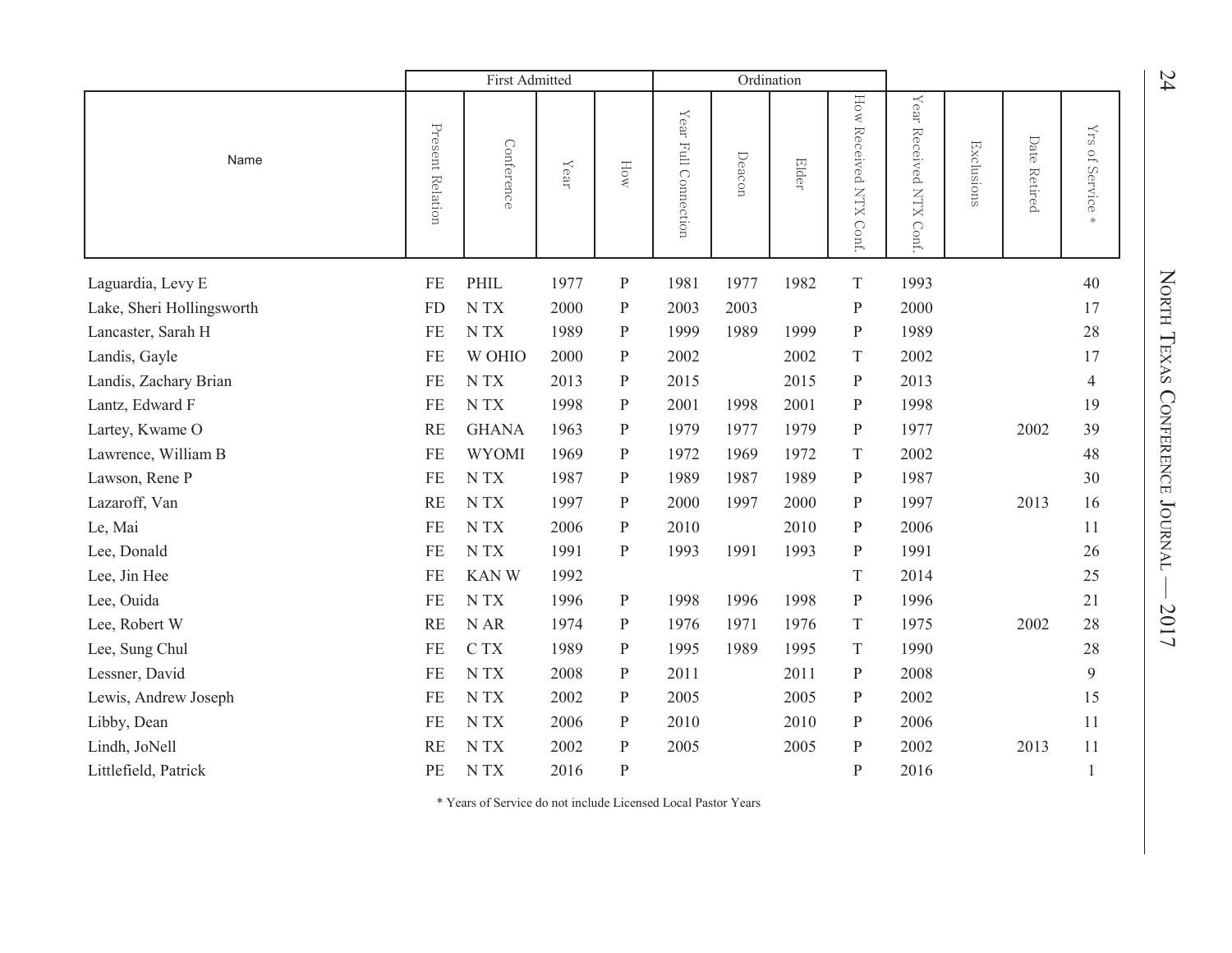|                       |                  | <b>First Admitted</b> |                  |              |                                                      | Ordination |       |                        |                                  |            |                 |                                  |
|-----------------------|------------------|-----------------------|------------------|--------------|------------------------------------------------------|------------|-------|------------------------|----------------------------------|------------|-----------------|----------------------------------|
| Name                  | Present Relation | Conference            | $\mathbf{Y}$ ear | How          | $\mathbf{Y}\mathbf{e}\mathbf{ar}$<br>Full Connection | Deacon     | Elder | How Received NTX Conf. | $Y$ ear<br>Received NTX<br>Conf. | Exclusions | Date<br>Retired | $\rm YrS$<br>$\Gamma$<br>Service |
| Lohoefer, Stephen     | PE               | North TX              | 2017             | ${\bf P}$    |                                                      |            |       | ${\bf P}$              | 2017                             |            |                 |                                  |
| Long, F Gifford       | <b>RE</b>        | N <sub>T</sub> X      | 1978             | $\mathbf P$  | 1981                                                 | 1978       | 1981  | ${\bf P}$              | 1978                             |            | 2015            | 37                               |
| Loveman, Traci        | <b>FE</b>        | MO <sub>E</sub>       | 1999             | $\mathbf P$  | 2002                                                 |            | 2002  | $\mathbf T$            | 2002                             | 1          |                 | 18                               |
| Lovin, Robin W        | <b>RE</b>        | $N$ IL                | 1969             | $\mathbf P$  | 1973                                                 | 1969       | 1973  | $\mathbf T$            | 1994                             |            | 2013            | 44                               |
| Lutz, Elizabeth       | <b>FD</b>        | N TX                  | 2010             | $\mathbf P$  | 2012                                                 | 2012       |       | $\mathbf{P}$           | 2010                             |            |                 | 7                                |
| Lyford, Nicki         | <b>FD</b>        | N TX                  | 2002             | TR           | 2002                                                 | 2002       |       | TR                     | 2002                             |            |                 | 15                               |
| Lyle, Katherine Glaze | <b>RE</b>        | N TX                  | 1995             | $\mathbf{P}$ | 1997                                                 | 1995       | 1997  | $\mathbf{P}$           | 1995                             |            | 2011            | 16                               |
| Magruder, Wesley      | FE               | N TX                  | 1996             | $\mathbf{P}$ | 2001                                                 | 1996       | 2001  | ${\bf P}$              | 1996                             |            |                 | 21                               |
| Major, A Jarratt      | <b>RE</b>        | <b>TX</b>             | 1955             | <b>OT</b>    | 1958                                                 | 1957       | 1958  | <b>RE-AD</b>           | 1973                             | 2          | 1996            | 39                               |
| Maletic, Paul         | <b>FD</b>        | N TX                  | 2009             | $\mathbf{P}$ | 2011                                                 | 2011       |       | ${\bf P}$              | 2009                             |            |                 | 8                                |
| Marcum, Barbara W     | <b>RE</b>        | N TX                  | 1979             | P            | 1981                                                 | 1979       | 1981  | P                      | 1979                             |            | 2017            | 38                               |
| Marcum, Walt W        | FE               | <b>NM</b>             | 1974             | $\mathbf{P}$ | 1981                                                 | 1974       | 1981  | T                      | 1979                             |            |                 | 43                               |
| Marks, Timothy E      | <b>FE</b>        | N TX                  | 2013             | $\mathbf{P}$ | 2015                                                 |            | 2015  | $\mathbf{P}$           | 2013                             |            |                 | 4                                |
| Marshall, Karan       | <b>RD</b>        | N TX                  | 1997             | TR           | 1997                                                 | 1997       |       | <b>TR</b>              | 1997                             |            | 2011            | 14                               |
| Marshall, R Ben       | <b>RE</b>        | N TX                  | 1961             | <b>OT</b>    | 1963                                                 | 1961       | 1963  | <b>OT</b>              | 1961                             |            | 2000            | 39                               |
| Martinez, Steven      | <b>FE</b>        | N TX                  | 2014             | $\mathbf P$  | 2016                                                 |            | 2016  | $\mathbf{P}$           | 2014                             |            |                 | 3                                |
| Mason, Debra Hobbs    | FE               | N TX                  | 1995             | ${\bf P}$    | 1997                                                 | 1995       | 1997  | ${\bf P}$              | 1995                             |            |                 | 22                               |
| Masters Sr., Henry L. | <b>RE</b>        | <b>SWTX</b>           | 1969             | P            | 1972                                                 | 1971       | 1972  | T                      | 2012                             |            | 2014            | 45                               |
| Masters, S. Dianna    | <b>FE</b>        | <b>CAL PAC</b>        | 2009             | P            | 2011                                                 |            | 2011  | T                      | 2012                             |            |                 | 8                                |
| Matthew, Steven E     | <b>RE</b>        | KS W                  | 1972             | $\mathbf{P}$ | 1976                                                 | 1972       | 1976  | $\mathbf T$            | 1975                             |            | 2012            | 40                               |
| Matthews, J William   | <b>RE</b>        | C TX                  | 1956             | <b>OT</b>    | 1963                                                 | 1956       | 1963  | T                      | 1973                             |            | 1997            | 41                               |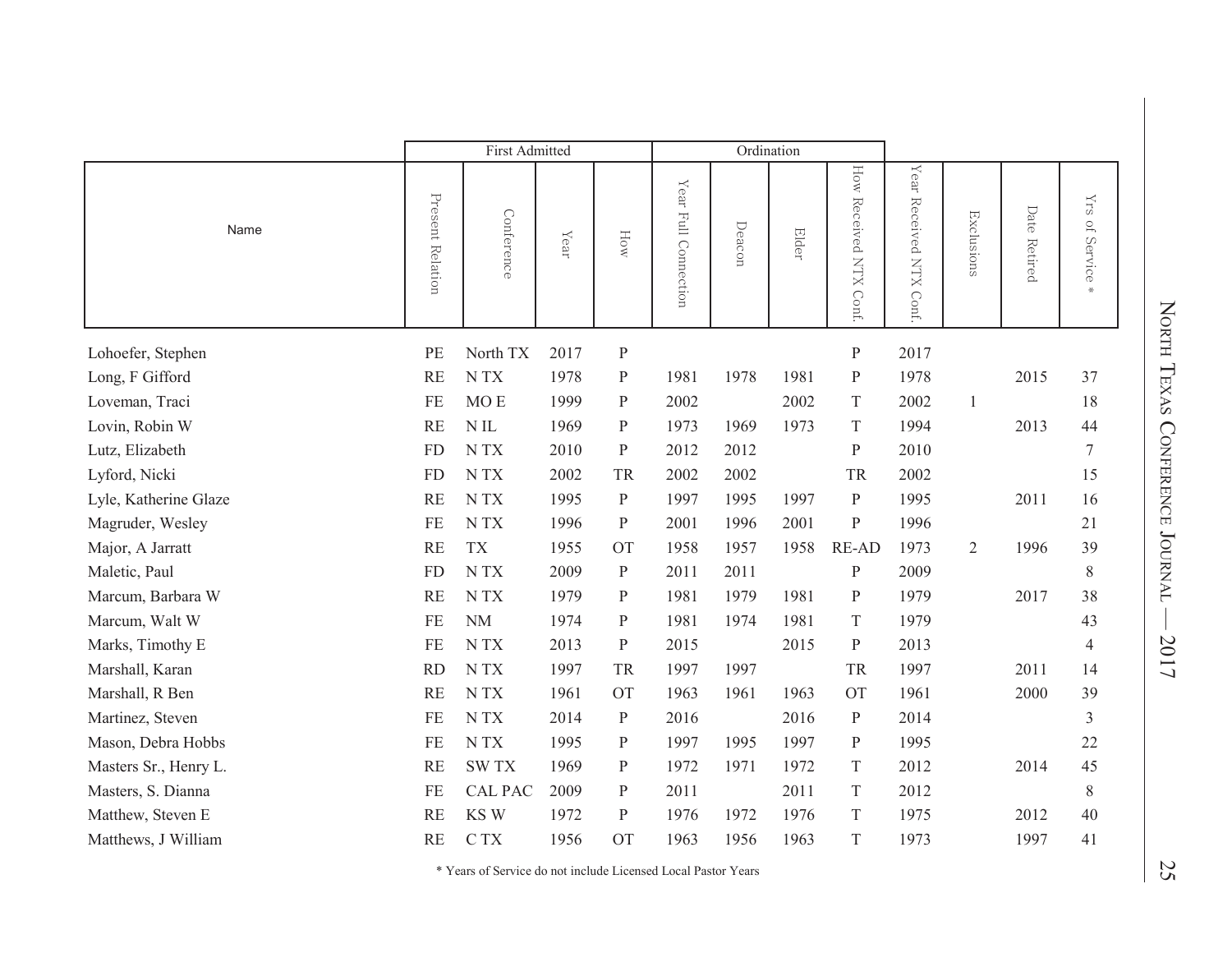|                        |                     | First Admitted             |      |              | Ordination              |        |       |                                     |                                           |                |                 |                     |
|------------------------|---------------------|----------------------------|------|--------------|-------------------------|--------|-------|-------------------------------------|-------------------------------------------|----------------|-----------------|---------------------|
| Name                   | Present<br>Relation | Conference                 | Year | How          | Year Full<br>Connection | Deacon | Elder | How<br>Received NTX<br><b>Conf.</b> | $\mathbf{Y}$ ear<br>Received NTX<br>Conf. | Exclusions     | Date<br>Retired | Yrs of Service<br>* |
| Mauldin, William       | PD                  | $\ensuremath{\text{N}}$ TX | 2016 | $\, {\bf P}$ |                         |        |       | $\mathbf{P}$                        | 2016                                      |                |                 |                     |
| May, Camille Reeder    | PD                  | N <sub>T</sub> X           | 2016 | $\mathbf{P}$ |                         |        |       | ${\bf P}$                           | 2016                                      |                |                 |                     |
| McConnell, Jason       | FE                  | N TX                       | 2012 | $\mathbf{P}$ | 2014                    |        | 2014  | $\mathbf{P}$                        | 2012                                      |                |                 | 5                   |
| McGee, Carl M          | <b>RE</b>           | N TX                       | 1963 | <b>OT</b>    | 1965                    | 1963   | 1965  | <b>OT</b>                           | 1963                                      |                | 2001            | 38                  |
| McKay, Paul            | <b>RD</b>           | N TX                       | 2006 | $\mathbf{P}$ | 2009                    | 2009   |       | $\, {\bf p}$                        | 2006                                      | 3              | 2017            | 11                  |
| McKenzie, Alyce M      | FE                  | <b>C PENN</b>              | 1980 | ${\bf P}$    | 1984                    |        | 1984  | $\mathbf T$                         | 2008                                      | $\overline{2}$ |                 | 35                  |
| McKnight, Thomas R     | FE                  | $\ensuremath{\text{N}}$ TX | 1984 | $\mathbf{P}$ | 1987                    | 1984   | 1987  | $\mathbf{P}$                        | 1984                                      |                |                 | 33                  |
| McLain, Arville        | <b>RE</b>           | N TX                       | 1987 | $\mathbf{P}$ | 1990                    | 1987   | 1990  | $\mathbf{P}$                        | 1987                                      |                | 2015            | 28                  |
| McLarty, John          | <b>FE</b>           | N TX                       | 2000 | $\mathbf P$  | 2003                    |        | 2003  | $\mathbf{P}$                        | 2000                                      |                |                 | 17                  |
| McLean-Davis, Kathy    | FE                  | N TX                       | 1990 | $\mathbf{P}$ | 1992                    | 1990   | 1992  | $\mathbf{P}$                        | 1990                                      |                |                 | 27                  |
| McLemore, Timothy E    | FE                  | N TX                       | 1986 | $\, {\bf p}$ | 1990                    | 1986   | 1990  | $\, {\bf P}$                        | 1986                                      |                |                 | 31                  |
| McNabb, Jack D         | <b>RE</b>           | N TX                       | 1959 | <b>OT</b>    | 1961                    | 1959   | 1961  | <b>OT</b>                           | 1959                                      |                | 1993            | 34                  |
| McNabb, Peter          | AM                  | North TX                   | 2017 | AM           |                         |        |       | AM                                  | 2017                                      |                |                 |                     |
| McNeir, Marjorie E     | <b>RE</b>           | N TX                       | 1982 | $\, {\bf p}$ | 1987                    | 1982   | 1987  | ${\bf P}$                           | 1982                                      |                | 2002            | 20                  |
| McPherson, Brian Glenn | FE                  | N TX                       | 1988 | $\mathbf{P}$ | 1992                    | 1988   | 1992  | $\mathbf{P}$                        | 1988                                      |                |                 | 29                  |
| McPherson, J Mac       | <b>RE</b>           | <b>TX</b>                  | 1965 | <b>OT</b>    | 1969                    | 1965   | 1969  | $\mathbf T$                         | 1966                                      |                | 1997            | 32                  |
| McSwain, Chad          | PE                  | N TX                       | 2016 | $\, {\bf p}$ |                         |        |       | $\, {\bf P}$                        | 2016                                      |                |                 | $\mathbf{1}$        |
| Medley, Tom Ray        | FE                  | N TX                       | 1989 | $\, {\bf p}$ | 1992                    | 1989   | 1992  | ${\bf P}$                           | 1989                                      |                |                 | 28                  |
| Mercer, Philip D       | <b>RE</b>           | IN                         | 1963 | <b>OT</b>    | 1965                    | 1962   | 1965  | T                                   | 1968                                      |                | 2002            | 39                  |
| Meredith, Lawrence     | <b>RE</b>           | N TX                       | 1951 | <b>OT</b>    | 1953                    | 1952   | 1953  | <b>OT</b>                           | 1951                                      | 1              | 1998            | 46                  |
| Meyer, Douglas A       | <b>FD</b>           | N TX                       | 1998 | TR           | 1998                    | 1998   |       | <b>TR</b>                           | 1998                                      |                |                 | 19                  |

North TEXAS CONFERE e Journal — 2017  $-2017$ 

26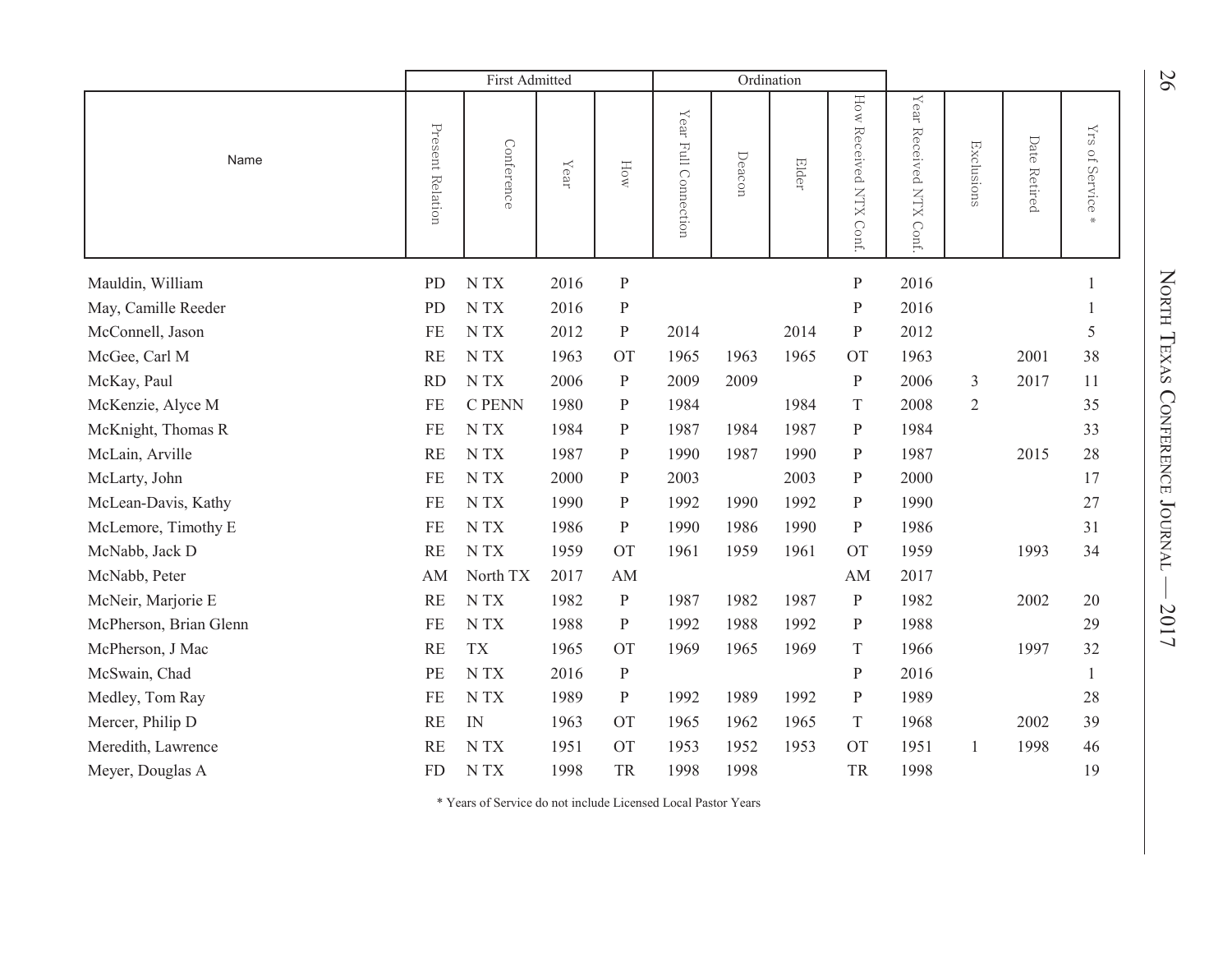|                         |                  | <b>First Admitted</b> |                                            |              |                                                    |        | Ordination |                           |                                     |                |                 |                                              |
|-------------------------|------------------|-----------------------|--------------------------------------------|--------------|----------------------------------------------------|--------|------------|---------------------------|-------------------------------------|----------------|-----------------|----------------------------------------------|
| Name                    | Present Relation | Conference            | $\mathbf{Y}\mathbf{e}\mathbf{a}\mathbf{r}$ | How          | $\mathbf{Y}\mathbf{ear}$<br><b>Full Connection</b> | Deacon | Elder      | How Received NTX Conf.    | $Y$ ear<br>Received<br>XLN<br>Conf. | Exclusions     | Date<br>Retired | $\rm YrS$<br>JO.<br>Service<br>$\frac{1}{2}$ |
| Meyer, Wendy Curran     | FE               | NTX                   | 2008                                       | ${\bf P}$    | 2011                                               |        | 2011       | ${\bf P}$                 | 2008                                | $\overline{2}$ |                 | 9                                            |
| Meyers, C Jack          | RE               | C TX                  | 1963                                       | <b>OT</b>    | 1966                                               | 1963   | 1966       | $\mathbf T$               | 1968                                |                | 2000            | 37                                           |
| Middleton, Marsha Engle | <b>FE</b>        | N TX                  | 1989                                       | ${\bf P}$    | 1993                                               | 1989   | 1993       | $\mathbf{P}$              | 1989                                |                |                 | 28                                           |
| Milam, David E          | RE               | NTX                   | 1962                                       | <b>OT</b>    | 1967                                               | 1972   | 1967       | <b>RE-AD</b>              | 1975                                | $\overline{2}$ | 1975            | 11                                           |
| Miller, J Michael       | RE               | NTX                   | 1994                                       | $\mathbf{P}$ | 1996                                               | 1994   | 1996       | $\, {\bf p}$              | 1994                                |                | 2013            | 19                                           |
| Miller, Justin A        | PE               | N TX                  | 2014                                       | $\, {\bf P}$ |                                                    |        |            | $\mathbf P$               | 2014                                |                |                 | 3                                            |
| Miller, W Douglas       | <b>FE</b>        | NTX                   | 1983                                       | ${\bf P}$    | 1986                                               | 1983   | 1986       | $\mathbf{P}$              | 1983                                |                |                 | 34                                           |
| Millican, Ed            | <b>RE</b>        | <b>NEBRAS</b>         | 1989                                       | $\mathbf{P}$ | 1991                                               | 1989   | 1991       | T                         | 2002                                |                | 2008            | 19                                           |
| Millsap, Connie         | <b>FE</b>        | N TX                  | 2000                                       | ${\bf P}$    | 2003                                               |        | 2003       | $\mathbf P$               | 2000                                |                |                 | 17                                           |
| Minor, James            | FE               | N TX                  | 2000                                       | $\, {\bf P}$ | 2003                                               | 2000   | 2003       | $\mathbf P$               | 2000                                |                |                 | 17                                           |
| Minor, Sandra           | RE               | NTX                   | 2006                                       | P            | 2009                                               |        | 2009       | P                         | 2006                                |                | 2015            | 9                                            |
| Miriti, Mary Neurubi    | FE               | NTX                   | 2010                                       | P            | 2014                                               |        | 2014       | P                         | 2010                                |                |                 | 7                                            |
| Mitchell, Marie         | FE               | NTX                   | 2007                                       | $\mathbf{P}$ | 2010                                               |        | 2010       | ${\bf P}$                 | 2007                                |                |                 | 10                                           |
| Mitchell, Penny         | <b>FE</b>        | NTX                   | 2012                                       | $\mathbf{P}$ | 2014                                               |        | 2014       | ${\bf P}$                 | 2012                                |                |                 | 5                                            |
| Moen, Elizabeth         | FE               | NTX                   | 2006                                       | $\mathbf{P}$ | 2010                                               |        | 2010       | $\mathbf{P}$              | 2006                                |                |                 | 11                                           |
| Montgomery, Carol       | FE               | NTX                   | 2013                                       | $\mathbf P$  | 2015                                               |        | 2015       | $\mathbf P$               | 2013                                |                |                 | 4                                            |
| Moore, Geoffrey         | PE               | NTX                   | 2016                                       | $\, {\bf P}$ |                                                    |        |            | $\mathbf{P}$              | 2016                                |                |                 |                                              |
| Moore, Mark T           | <b>FE</b>        | NTX                   | 1984                                       | P            | 1986                                               | 1984   | 1986       | $\mathbf{P}$              | 1984                                |                |                 | 33                                           |
| Moore, Monty Lyn        | <b>FE</b>        | N TX                  | 2009                                       | $\mathbf{P}$ | 2011                                               |        | 2011       | P                         | 2009                                |                |                 | 8                                            |
| Moore, Terry Ann        | FE               | <b>NM</b>             | 1989                                       | P            | 1994                                               |        | 1994       | $\boldsymbol{\mathrm{T}}$ | 2005                                |                |                 | 28                                           |
| Morrison, Jenna         | <b>FE</b>        | NTX                   | 2014                                       | $\mathbf{P}$ | 2016                                               |        | 2016       | P                         | 2014                                |                |                 | 3                                            |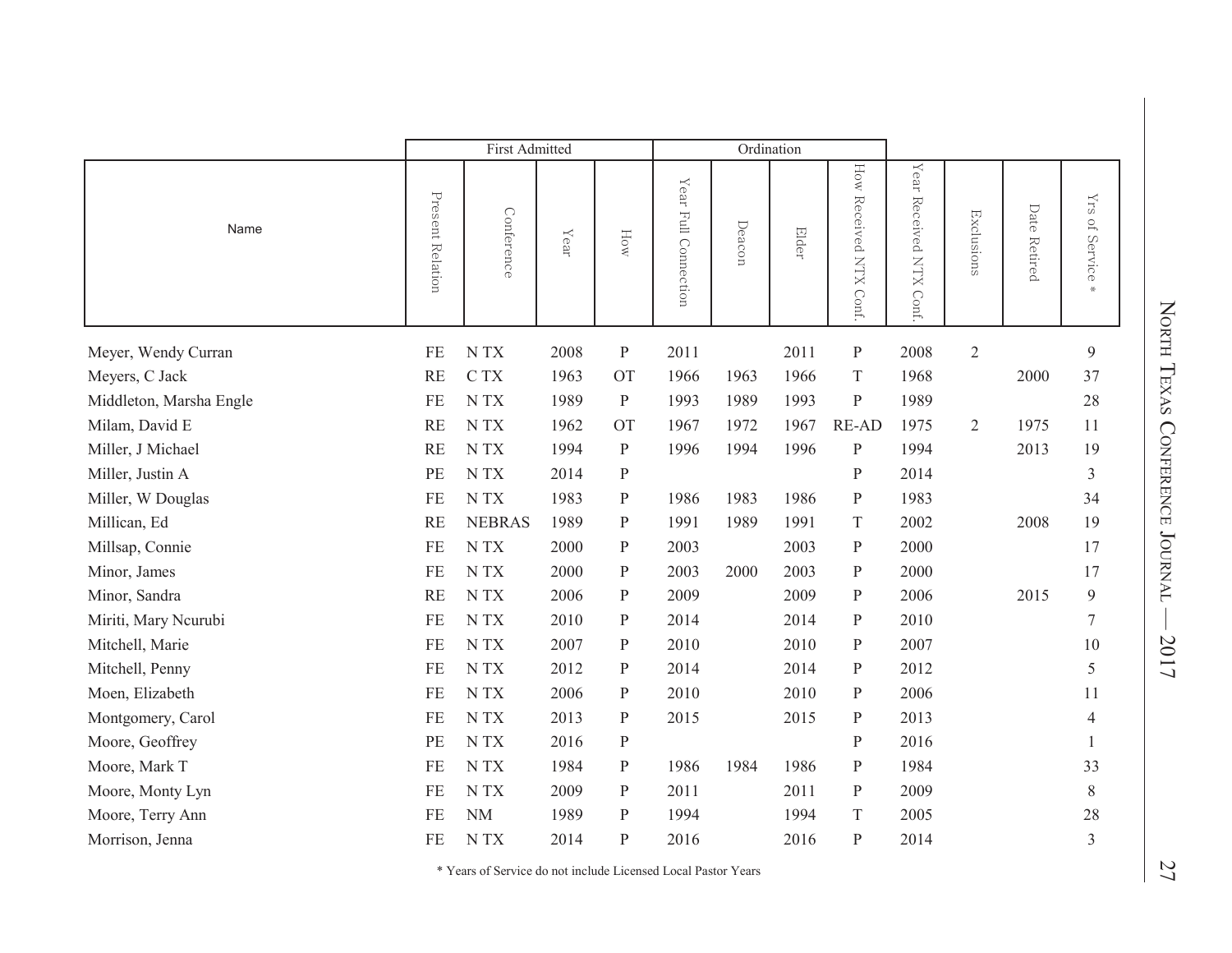|                    | First Admitted      |                  |                                            |              |                                         |        | Ordination |                           |                                           |            |                 |                                              |
|--------------------|---------------------|------------------|--------------------------------------------|--------------|-----------------------------------------|--------|------------|---------------------------|-------------------------------------------|------------|-----------------|----------------------------------------------|
| Name               | Present<br>Relation | Conference       | $\mathbf{Y}\mathbf{e}\mathbf{a}\mathbf{r}$ | How          | ${\it Y}$ ear<br><b>Full Connection</b> | Deacon | Elder      | How Received NTX<br>Conf. | $\mathbf{Y}$ ear<br>Received NTX<br>Conf. | Exclusions | Date<br>Retired | $\Upsilon$ rs<br>of Service<br>$\frac{1}{2}$ |
| Morrison, Timothy  | <b>FD</b>           | N TX             | 1997                                       | TR           | 1997                                    | 1997   |            | TR                        | 1997                                      |            |                 | 20                                           |
| Moseley, Elizabeth | <b>FD</b>           | N TX             | 2011                                       | ${\bf P}$    | 2013                                    | 2013   |            | ${\bf P}$                 | 2011                                      |            |                 | 6                                            |
| Murphy, Cheryl     | FE                  | N TX             | 2009                                       | $\mathbf P$  | 2012                                    |        | 2012       | $\mathbf{P}$              | 2009                                      |            |                 | 8                                            |
| Murray, Cheryl     | FE                  | N <sub>T</sub> X | 2010                                       | $\mathbf P$  | 2015                                    |        | 2015       | ${\bf P}$                 | 2010                                      |            |                 | $\sqrt{ }$                                   |
| Myre, Martha       | <b>FE</b>           | <b>SWTX</b>      | 1996                                       | ${\bf P}$    | 2005                                    | 1996   | 2005       | T                         | 2002                                      |            |                 | 21                                           |
| Myrick, Byron D    | <b>RE</b>           | N TX             | 1964                                       | <b>OT</b>    | 1967                                    | 1964   | 1967       | <b>OT</b>                 | 1964                                      |            | 2000            | 36                                           |
| Na, Jung Yong      | <b>RE</b>           | <b>NEW JER</b>   | 1984                                       | $\mathbf{P}$ | 1988                                    | 1984   | 1988       | $\mathbf T$               | 2004                                      |            | 2007            | 23                                           |
| Nations, Kathy     | PD                  | North TX         | 2017                                       | ${\bf P}$    |                                         |        |            | $\mathbf{P}$              | 2017                                      |            |                 |                                              |
| Neal Jr, Charles A | <b>RE</b>           | <b>SWTX</b>      | 1962                                       | <b>OT</b>    | 1964                                    | 1962   | 1964       | $\mathbf T$               | 1966                                      |            | 1998            | 36                                           |
| Neal, Gregory S    | FE                  | N TX             | 1991                                       | $\mathbf P$  | 1994                                    | 1991   | 1994       | $\mathbf{P}$              | 1991                                      |            |                 | 26                                           |
| Nelson, Connie L   | FE                  | <b>NWTX</b>      | 1982                                       | $\mathbf P$  | 1988                                    |        | 1988       | $\mathbf T$               | 2013                                      |            |                 | 35                                           |
| Newsome, Katie     | PE                  | N TX             | 2016                                       | $\mathbf{P}$ |                                         |        |            | ${\bf P}$                 | 2016                                      |            |                 | 1                                            |
| Nichols, Michael L | <b>RE</b>           | N TX             | 1971                                       | $\mathbf P$  | 1975                                    | 1971   | 1975       | P                         | 1971                                      |            | 2017            | 46                                           |
| Nicholson, Larry D | <b>RE</b>           | N TX             | 1969                                       | $\mathbf P$  | 1971                                    | 1969   | 1971       | $\mathbf{P}$              | 1969                                      |            | 2005            | 36                                           |
| Noblin, Glenn A    | <b>RE</b>           | N TX             | 1982                                       | ${\bf P}$    | 1985                                    | 1982   | 1985       | $\mathbf{P}$              | 1982                                      |            | 2006            | 24                                           |
| Noll, Caroline     | <b>FD</b>           | N <sub>T</sub> X | 2006                                       | $\mathbf P$  | 2009                                    | 2009   |            | P                         | 2006                                      |            |                 | 11                                           |
| Norton, Dana       | <b>FE</b>           | N TX             | 2007                                       | $\mathbf P$  | 2010                                    |        | 2010       | $\mathbf{P}$              | 2007                                      |            |                 | 10                                           |
| O'Connor, Sharon E | FE                  | N TX             | 2010                                       | $\mathbf P$  | 2013                                    |        | 2013       | $\mathbf{P}$              | 2010                                      |            |                 | 7                                            |
| Odom Jr, Elzie D   | <b>FE</b>           | N TX             | 2000                                       | $\mathbf P$  | 2003                                    | 2000   | 2003       | $\mathbf{P}$              | 2000                                      |            |                 | 17                                           |
| Odom, Janet Bell   | FE                  | N TX             | 1995                                       | $\mathbf P$  | 1997                                    | 1995   | 1997       | P                         | 1995                                      |            |                 | 22                                           |
| Odom, Wayne C      | <b>RE</b>           | <b>TX</b>        | 1954                                       | <b>OT</b>    | 1958                                    | 1956   | 1958       | T                         | 1969                                      |            | 1991            | 37                                           |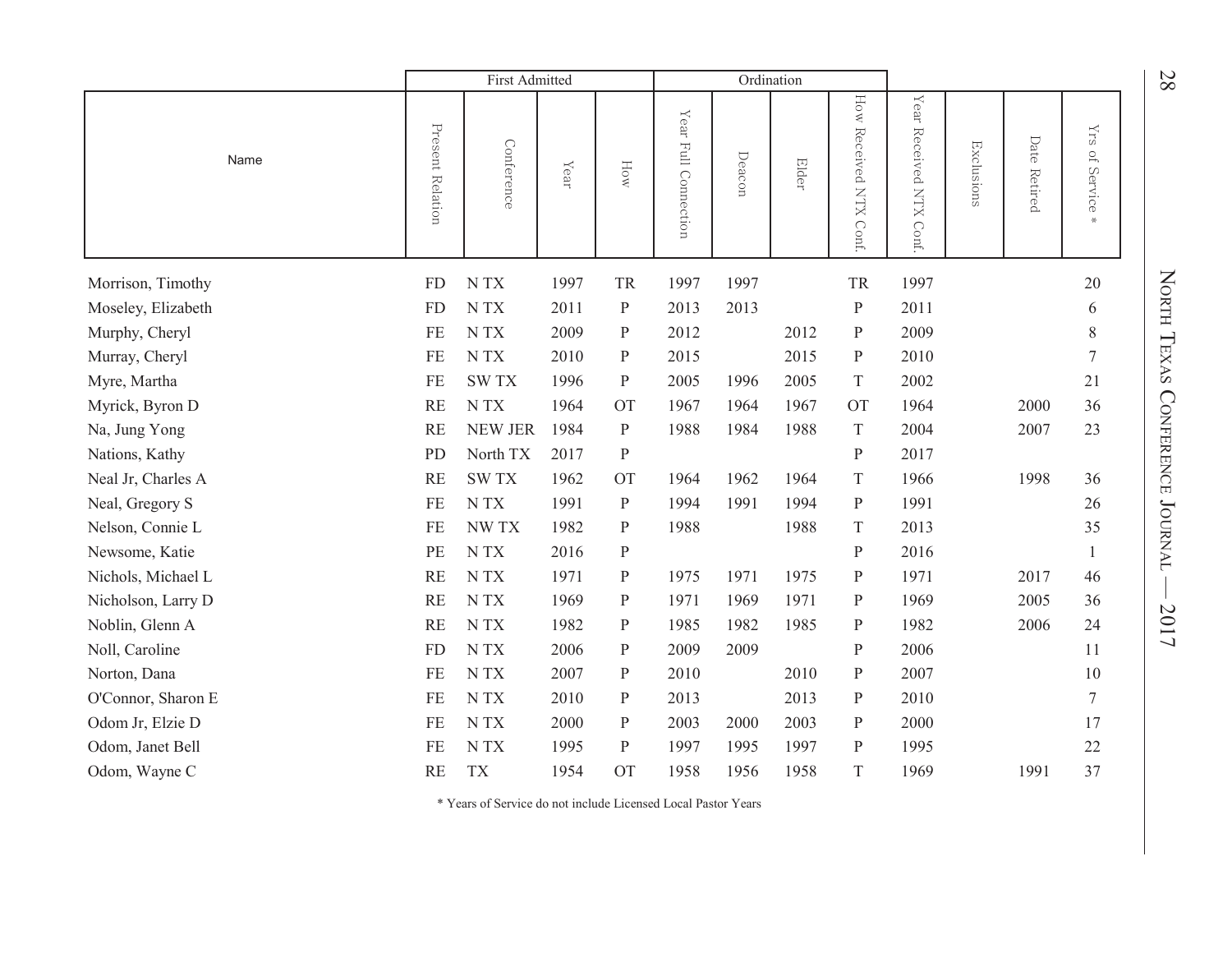|                            |                  | <b>First Admitted</b> |               |              |                                            |        | Ordination |                           |                               |                |                 |                         |
|----------------------------|------------------|-----------------------|---------------|--------------|--------------------------------------------|--------|------------|---------------------------|-------------------------------|----------------|-----------------|-------------------------|
| Name                       | Present Relation | Conference            | ${\it Y}$ ear | How          | $\mathbf{Y}$ ear<br><b>Full Connection</b> | Deacon | Elder      | How Received NTX<br>Conf. | Year<br>Received NTX<br>Conf. | Exclusions     | Date<br>Retired | $\rm YrS$<br>of Service |
| Oliphint, J Clayton        | <b>FE</b>        | N TX                  | 1986          | ${\bf P}$    | 1990                                       | 1986   | 1990       | $\mathbf{P}$              | 1986                          |                |                 | 31                      |
| Onuoha, Ugonna             | <b>FD</b>        | N TX                  | 2010          | $\mathbf P$  | 2012                                       | 2012   |            | $\mathbf P$               | 2010                          |                |                 | 7                       |
| O'Riley, Christopher       | PE               | North TX              | 2017          | ${\bf P}$    |                                            |        |            | $\mathbf P$               | 2017                          |                |                 |                         |
| Orman, Susanne             | <b>RE</b>        | N TX                  | 1995          | $\mathbf{P}$ | 1998                                       | 1995   | 1998       | ${\bf P}$                 | 1995                          |                | 2008            | 13                      |
| Owen, Mather P             | <b>RE</b>        | C TX                  | 1962          | <b>OT</b>    | 1964                                       | 1962   | 1964       | $\mathbf T$               | 1969                          |                | 1994            | 32                      |
| Ozier, James P             | <b>RE</b>        | $\rm C\,IL$           | 1969          | <b>OT</b>    | 1975                                       | 1972   | 1975       | $\mathbf T$               | 1975                          |                | 2017            | 48                      |
| Pacheco, Beatriz E         | FE               | N TX                  | 2005          | $\mathbf{P}$ | 2008                                       |        | 2008       | $\mathbf{P}$              | 2005                          |                |                 | 12                      |
| Page, Calvin               | <b>RE</b>        | N TX                  | 2001          | ${\bf P}$    | 2004                                       | 2001   | 2004       | $\mathbf P$               | 2001                          |                | 2012            | 11                      |
| Palmer, Thomas O           | FE               | N TX                  | 1985          | $\mathbf P$  | 1989                                       | 1985   | 1989       | $\mathbf{P}$              | 1985                          |                |                 | 32                      |
| Park, Kwang Bae            | <b>FE</b>        | C TX                  | 1996          | $\mathbf{P}$ | 2001                                       |        | 2001       | T                         | 2002                          |                |                 | 21                      |
| Parson, Samantha           | PE               | N TX                  | 2016          | $\mathbf P$  |                                            |        |            | P                         | 2016                          |                |                 | $\mathbf{1}$            |
| Patterson, Sheron C        | <b>FE</b>        | N TX                  | 1989          | $\mathbf P$  | 1991                                       | 1989   | 1991       | P                         | 1989                          |                |                 | 28                      |
| Patton, Ramsey             | PE               | N TX                  | 2016          | ${\bf P}$    |                                            |        |            | $\mathbf P$               | 2016                          |                |                 |                         |
| Paul, Victoria B. Davidson | <b>RE</b>        | N TX                  | 1981          | $\mathbf P$  | 1983                                       | 1981   | 1983       | $\mathbf P$               | 1981                          |                | 1996            | 15                      |
| Peckham, Denise            | FE               | N TX                  | 2007          | $\mathbf{P}$ | 2010                                       |        | 2010       | $\, {\bf P}$              | 2007                          |                |                 | 10                      |
| Peel Jr, John J            | <b>RE</b>        | N TX                  | 1969          | $\mathbf P$  | 1972                                       | 1969   | 1972       | $\mathbf{P}$              | 1969                          | $\overline{2}$ | 2013            | 42                      |
| Peel, Thomas R             | <b>RE</b>        | <b>MEMPHI</b>         | 1959          | <b>OT</b>    | 1962                                       | 1960   | 1962       | $\mathbf T$               | 1962                          |                | 1999            | 40                      |
| Pellikan, Donald           | FE               | $S$ IL                | 1986          | $\mathbf{P}$ | 1990                                       | 1986   | 1990       | $\mathbf T$               | 1996                          |                |                 | 31                      |
| Pellikan, Lydia            | <b>FD</b>        | N TX                  | 2005          | $\mathbf{P}$ | 2008                                       | 2008   |            | $\, {\bf P}$              | 2005                          |                |                 | 12                      |
| Perry, Jonathan            | FE               | N TX                  | 2015          | $\mathbf P$  | 2017                                       |        | 2017       | $\mathbf P$               | 2015                          |                |                 | $\overline{2}$          |
| Pierce, Charles            | RE               | NTX                   | 1999          | P            | 2002                                       | 1999   | 2002       | P                         | 1999                          |                | 2014            | 15                      |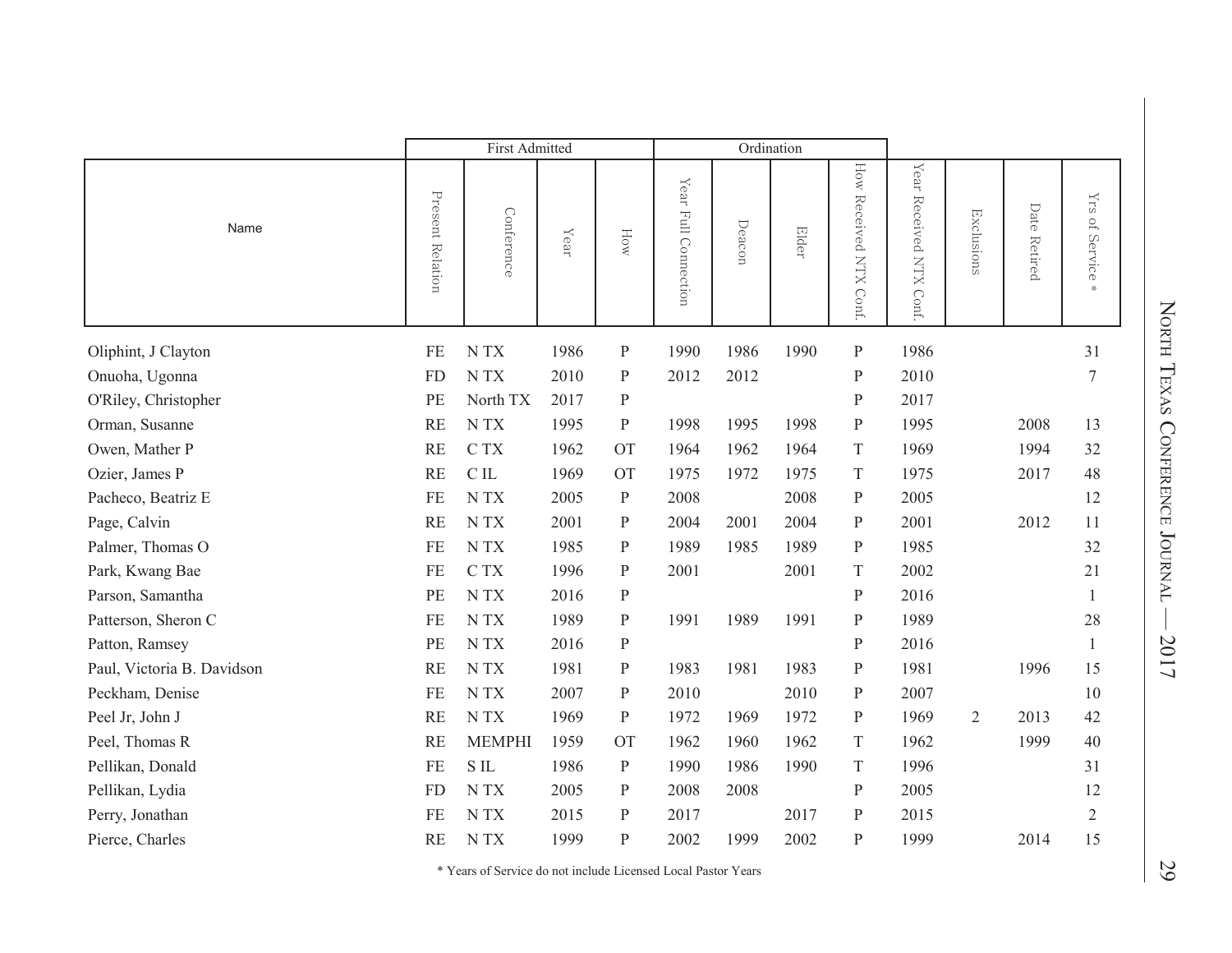|                        |                     | <b>First Admitted</b> |               | Ordination   |                                         |        |       |                           |                                           |            |                 |                          |
|------------------------|---------------------|-----------------------|---------------|--------------|-----------------------------------------|--------|-------|---------------------------|-------------------------------------------|------------|-----------------|--------------------------|
| Name                   | Present<br>Relation | Conference            | ${\it Y}$ ear | How          | ${\it Y}$ ear<br><b>Full Connection</b> | Deacon | Elder | How Received NTX<br>Conf. | $\mathbf{Y}$ ear<br>Received NTX<br>Conf. | Exclusions | Date<br>Retired | Yrs of Service<br>$\ast$ |
| Pierce, James Clifton  | FE                  | N TX                  | 1990          | $\mathbf P$  | 1993                                    | 1990   | 1993  | ${\bf P}$                 | 1990                                      |            |                 | 27                       |
| Piyakhun, Stacey       | <b>FE</b>           | N TX                  | 2008          | ${\bf P}$    | 2011                                    |        | 2011  | $\mathbf{P}$              | 2008                                      |            |                 | 9                        |
| Pledger, James E       | <b>RE</b>           | <b>L ROCK</b>         | 1975          | $\mathbf P$  | 1979                                    | 1975   | 1979  | $\mathbf T$               | 1977                                      |            | 2013            | 38                       |
| Pool, Joe C            | FE                  | N TX                  | 1982          | $\mathbf P$  | 1986                                    | 1982   | 1986  | $\mathbf{P}$              | 1982                                      |            |                 | 35                       |
| Pounds, Deborah JoAnne | PE                  | N <sub>T</sub> X      | 2014          | ${\bf P}$    |                                         |        |       | ${\bf P}$                 | 2014                                      |            |                 | $\overline{3}$           |
| Presley, Diane         | RE                  | N TX                  | 2000          | $\mathbf{P}$ | 2003                                    |        | 2003  | $\mathbf{P}$              | 2000                                      |            | 2017            | 17                       |
| Price, Robert Marshall | FE                  | OK                    | 1993          | $\mathbf{P}$ | 1995                                    | 1993   | 1995  | $\mathbf T$               | 2000                                      |            |                 | 24                       |
| Price, Thomas H        | <b>RE</b>           | N TX                  | 1962          | <b>OT</b>    | 1966                                    | 1963   | 1966  | <b>OT</b>                 | 1962                                      |            | 1993            | 31                       |
| Proshek, Margaret Kay  | PD                  | North TX              | 2017          | $\mathbf P$  |                                         |        |       | $\mathbf{P}$              | 2017                                      |            |                 |                          |
| Purkey, Walter R       | <b>RE</b>           | N TX                  | 1974          | ${\bf p}$    | 1977                                    | 1974   | 1977  | $\mathbf{P}$              | 1974                                      |            | 2009            | 35                       |
| Putnam, Jerry G        | <b>FE</b>           | N <sub>T</sub> X      | 1981          | $\mathbf P$  | 1985                                    | 1981   | 1985  | $\mathbf{P}$              | 1981                                      |            |                 | 36                       |
| Qazilbash, JamesPaul   | <b>FD</b>           | N TX                  | 2012          | ${\bf P}$    | 2014                                    | 2014   |       | $\mathbf{P}$              | 2012                                      |            |                 | 5                        |
| Rahm, Frank            | <b>FE</b>           | N TX                  | 2005          | ${\bf P}$    | 2009                                    |        | 2009  | $\mathbf{P}$              | 2005                                      |            |                 | 12                       |
| Rangel, David          | PE                  | North TX              | 2017          | $\mathbf P$  |                                         |        |       | ${\bf P}$                 | 2017                                      |            |                 |                          |
| Rankin, Stephen        | FE                  | KS W                  | 1985          | ${\bf p}$    | 1988                                    |        | 1988  | $\mathbf T$               | 2010                                      |            |                 | 32                       |
| Ransdell, Kathryn      | FE                  | N TX                  | 1999          | $\mathbf P$  | 2002                                    | 1999   | 2002  | P                         | 1999                                      |            |                 | 18                       |
| Rasmussen, Paul L      | FE                  | N <sub>T</sub> X      | 2006          | $\mathbf P$  | 2009                                    |        | 2009  | P                         | 2006                                      |            |                 | 11                       |
| Read, E Ben            | <b>RE</b>           | N <sub>T</sub> X      | 1975          | $\mathbf{P}$ | 1978                                    | 1975   | 1978  | ${\bf P}$                 | 1975                                      |            | 2016            | 41                       |
| Reed, Clara            | FE                  | <b>NWTX</b>           | 1987          | $\mathbf{P}$ | 1993                                    | 1987   | 1993  | T                         | 1999                                      |            |                 | 30                       |
| Reedy, Judith          | <b>RE</b>           | N <sub>T</sub> X      | 1998          | $\mathbf P$  | 2002                                    | 1998   | 2002  | $\mathbf{P}$              | 1998                                      |            | 2016            | 18                       |
| Regan, R Gary          | <b>RE</b>           | N <sub>T</sub> X      | 1959          | <b>OT</b>    | 1961                                    | 1959   | 1961  | <b>OT</b>                 | 1959                                      |            | 1996            | 37                       |

North TEXAS CONFERE e Journal — 2017  $-2017$ 

30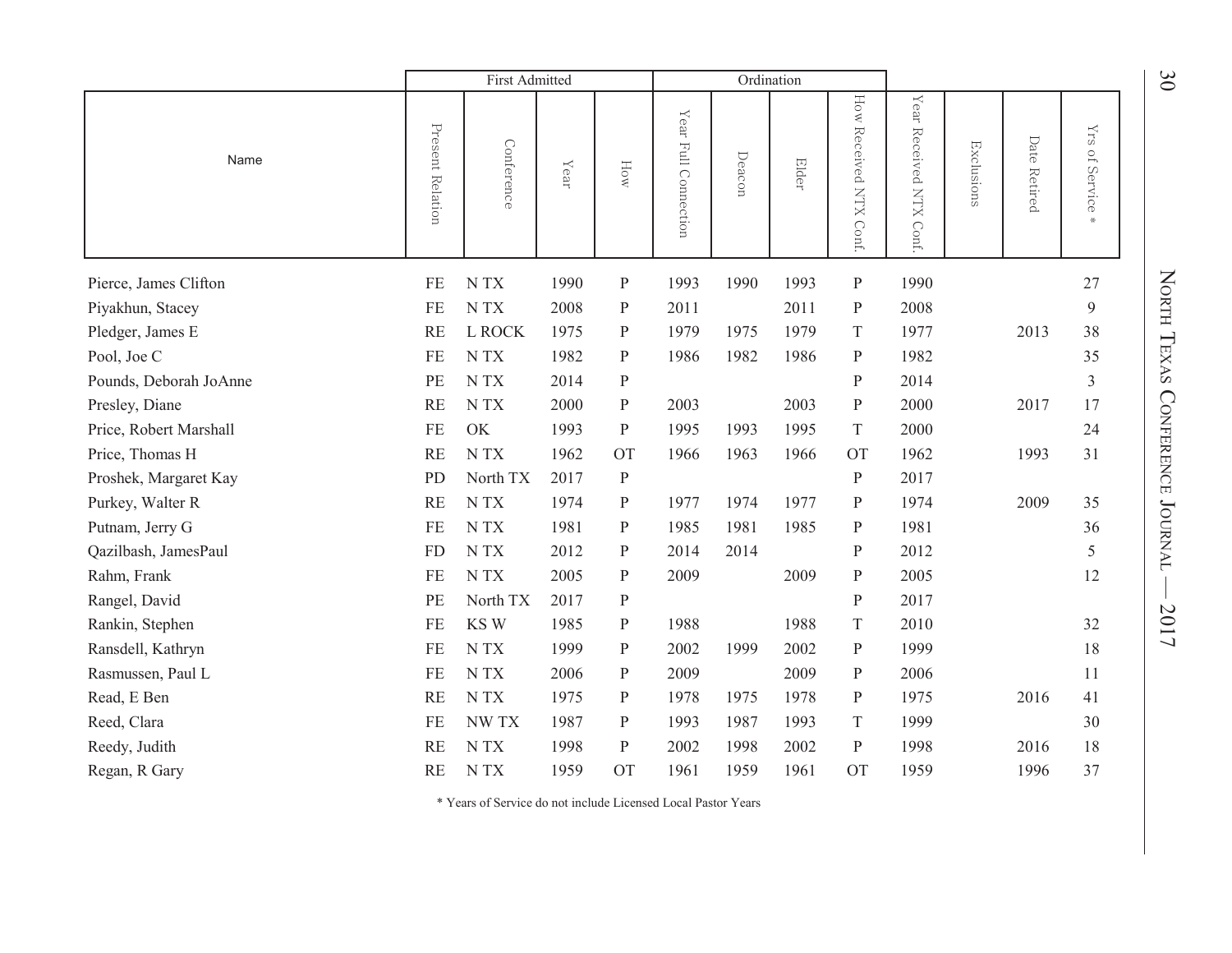First Admitted Ordination Year Received NTX How Received NTX Conf. How Received NTX Conf. Year Received NTX Conf. Year Full Connection Year Full Connection Present Relation  $\rm Yrs$ Present Relation Yrs of Service \* Date Retired Date Retired Conference Conference Exclusions Exclusions СŤ Deacon NameElder Year How <sup>5</sup> Service Conf.  $\ast$ Renshaw Jr, Donald F RE C TX 1958 OT 1960 1958 1960 T 1972 1999 41 Rickwartz, Jon Chris PE North TX 2017 P P 2017 Rieger, Joerg FE N TX 1995 P 1997 1995 1997 P 1995 22 Riggsby, Deborah FE N TX 1997 P 2000 1997 2000 P 1997 20 Rikabi, Omar Hamid PE N TX 2013 P P 2013 4 Rindfuss, Richard FE N TX 2003 P 2006 2006 P 2003 14 Robb, Susan FE N TX 2009 P 2011 2011 2016 P 2009 8 Robbins, Thomas Q RE C TX 1974 P 1978 1974 1978 T 1993 2008 34 Roberts, John Andrew FE N GEOR 2004 P 2007 2007 T 2011 13 Roberts, Sarah FD C TX 2013 P T 2017 4 Robertson, Bryce Clark **RE** N TX 1962 OT 1965 1962 1965 OT 1962 1990 28 Robertson, Stephen A **FE N TX** 1984 P 1987 1984 1987 P 1984 33 Robinson, Alexandra FE N TX 2002 P 2005 2005 P 2002 15 Roby, Linda FD N TX 2003 P 2006 2006 P 2003 14 Rosenburg, John C RE N TX 1982 P 1987 1982 1987 P 1982 2011 29 Ross, Owen FE TX 2002 P 2005 2005 T 2007 15 Rosset, Kristie J RE N TX 1989 P 1993 1989 1993 P 1989 2 2015 24 Rothe, Eric V **FE N TX** 1994 P 1996 1994 1996 P 1994 23 Rothe, Laura FD N TX 1997 TR 1997 1997 TR 1997 20 Rucker, David R RE NW TX 1973 OT 1977 1973 1977 T 1976 2015 42 Sackett, Paul C RD N TX 1997 TR 1997 1997 TR 1997 2002 5

North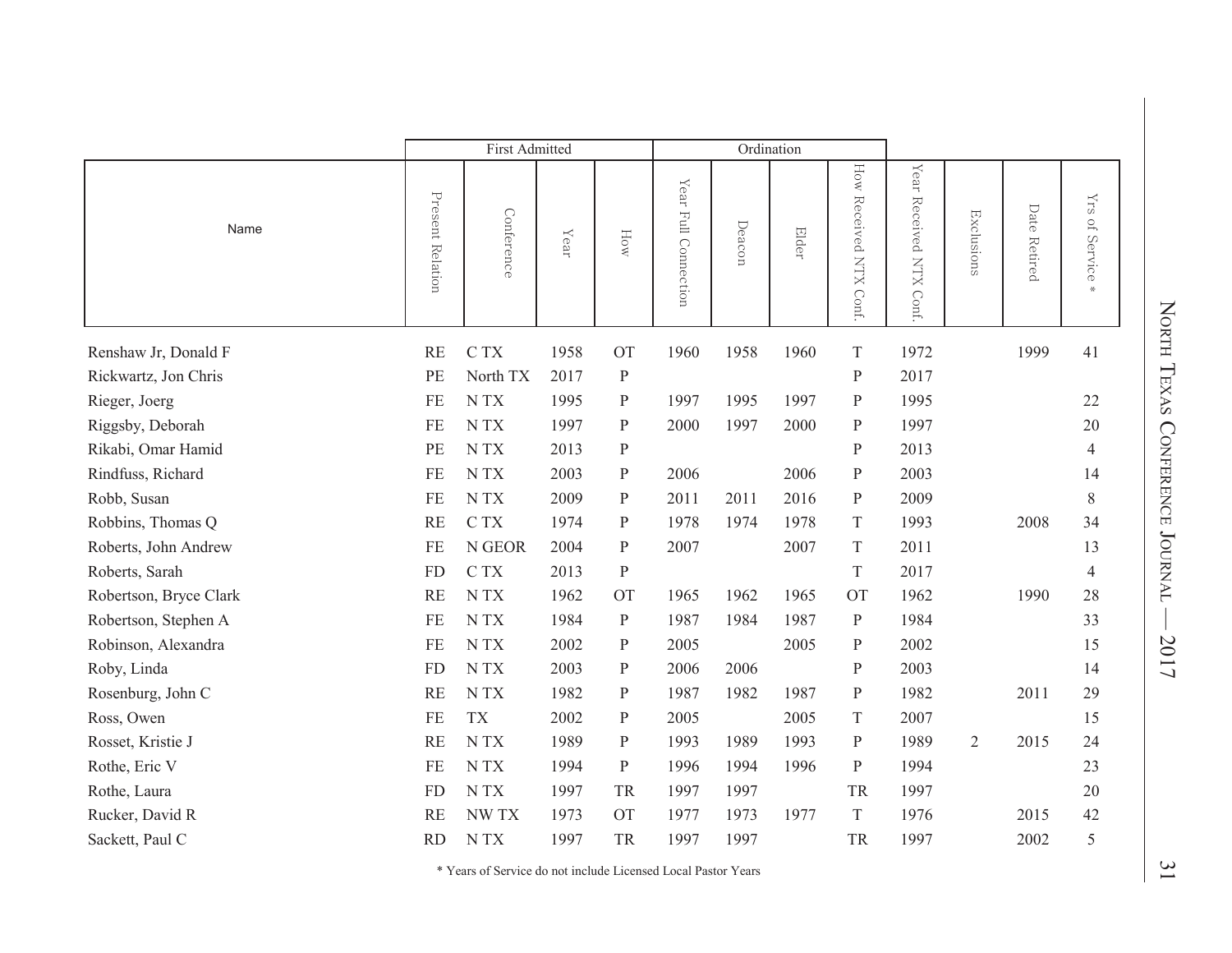|                      |                  | First Admitted |               |              |                                     | Ordination |       |                              |                                                   |            |                 |                     |
|----------------------|------------------|----------------|---------------|--------------|-------------------------------------|------------|-------|------------------------------|---------------------------------------------------|------------|-----------------|---------------------|
| Name                 | Present Relation | Conference     | ${\it Y}$ ear | How          | ${\it Y}$ ear<br>Full<br>Connection | Deacon     | Elder | How<br>Received NTX<br>Conf. | $\mathbf{Y}\mathbf{ear}$<br>Received NTX<br>Conf. | Exclusions | Date<br>Retired | Yrs of Service<br>₩ |
| Salinas, Norma       | <b>RE</b>        | <b>CAL NEV</b> | 1982          | $\mathbf{P}$ | 1987                                | 1982       | 1987  | T                            | 1994                                              |            | 2013            | 31                  |
| Sawyer, Boyd M       | <b>RE</b>        | N TX           | 1968          | <b>OT</b>    | 1970                                | 1968       | 1970  | <b>OT</b>                    | 1968                                              | 1          | 2007            | 38                  |
| Schaefer, Richard E  | <b>RE</b>        | N TX           | 1969          | $\mathbf{P}$ | 1971                                | 1969       | 1971  | $\mathbf{P}$                 | 1969                                              |            | 2001            | 32                  |
| Schoolcraft, Chris   | FE               | N TX           | 2002          | $\mathbf{P}$ | 2005                                |            | 2005  | ${\bf P}$                    | 2002                                              |            |                 | 15                  |
| Schultz, Courtney    | PE               | North TX       | 2017          | $\mathbf{P}$ |                                     |            |       | ${\bf P}$                    | 2017                                              |            |                 |                     |
| Scott, Jennifer      | <b>FD</b>        | OK             | 2001          | $\mathbf{P}$ | 2004                                | 2004       |       | T                            | 2004                                              |            |                 | 16                  |
| Shaddox, Billy M     | RE               | N TX           | 1974          | ${\bf P}$    | 1977                                | 1974       | 1977  | ${\bf P}$                    | 1974                                              |            | 2016            | 42                  |
| Shafer, Joe D        | <b>RE</b>        | OK             | 1961          | <b>OT</b>    | 1963                                | 1961       | 1963  | T                            | 1968                                              |            | 2001            | 40                  |
| Shaw, Don T          | <b>RE</b>        | N TX           | 1962          | <b>OT</b>    | 1965                                | 1962       | 1965  | <b>OT</b>                    | 1962                                              |            | 1984            | 22                  |
| Shawver, R David     | <b>RE</b>        | N TX           | 1962          | <b>OT</b>    | 1965                                | 1962       | 1965  | <b>OT</b>                    | 1962                                              |            | 2001            | 39                  |
| Sherman, Nancy       | FE               | N TX           | 2009          | $\, {\bf p}$ | 2012                                |            | 2012  | ${\bf P}$                    | 2009                                              |            |                 | $8\,$               |
| Shinn Jr, Benjamin J | <b>RE</b>        | N TX           | 1968          | <b>OT</b>    | 1971                                | 1968       | 1971  | <b>OT</b>                    | 1968                                              |            | 2012            | 44                  |
| Shuler Jr, Philip L  | RE               | C TX           | 1961          | <b>OT</b>    | 1963                                | 1961       | 1963  | $\mathbf T$                  | 1966                                              |            | 2004            | 43                  |
| Shulman, Allison     | PD               | North TX       | 2017          | $\mathbf{P}$ |                                     |            |       | $\, {\bf p}$                 | 2017                                              |            |                 |                     |
| Simmons, Jerry M     | <b>RE</b>        | <b>TX</b>      | 1977          | $\, {\bf p}$ | 1980                                | 1977       | 1980  | $\mathbf T$                  | 1994                                              |            | 2008            | 31                  |
| Simpson, Robert A    | <b>RE</b>        | <b>L ROCK</b>  | 1950          | <b>OT</b>    | 1955                                | 1952       | 1955  | T                            | 1968                                              |            | 1984            | 34                  |
| Sims, Troy           | <b>FD</b>        | N TX           | 2003          | $\, {\bf p}$ | 2006                                | 2006       |       | ${\bf P}$                    | 2003                                              |            |                 | 14                  |
| Smith Jr, A Barton   | <b>RE</b>        | NW TX          | 1963          | <b>OT</b>    | 1968                                | 1963       | 1968  | $\mathbf T$                  | 1966                                              |            | 2007            | 44                  |
| Smith, James Abram   | <b>FE</b>        | N TX           | 2006          | ${\bf P}$    | 2009                                |            | 2009  | $\, {\bf p}$                 | 2006                                              |            |                 | 11                  |
| Smith, Jodi          | <b>FE</b>        | N TX           | 2005          | $\mathbf{P}$ | 2009                                |            | 2009  | P                            | 2005                                              |            |                 | 12                  |
| Smith, Kerry         | <b>FE</b>        | N TX           | 2002          | $\mathbf{P}$ | 2006                                |            | 2006  | P                            | 2002                                              |            |                 | 15                  |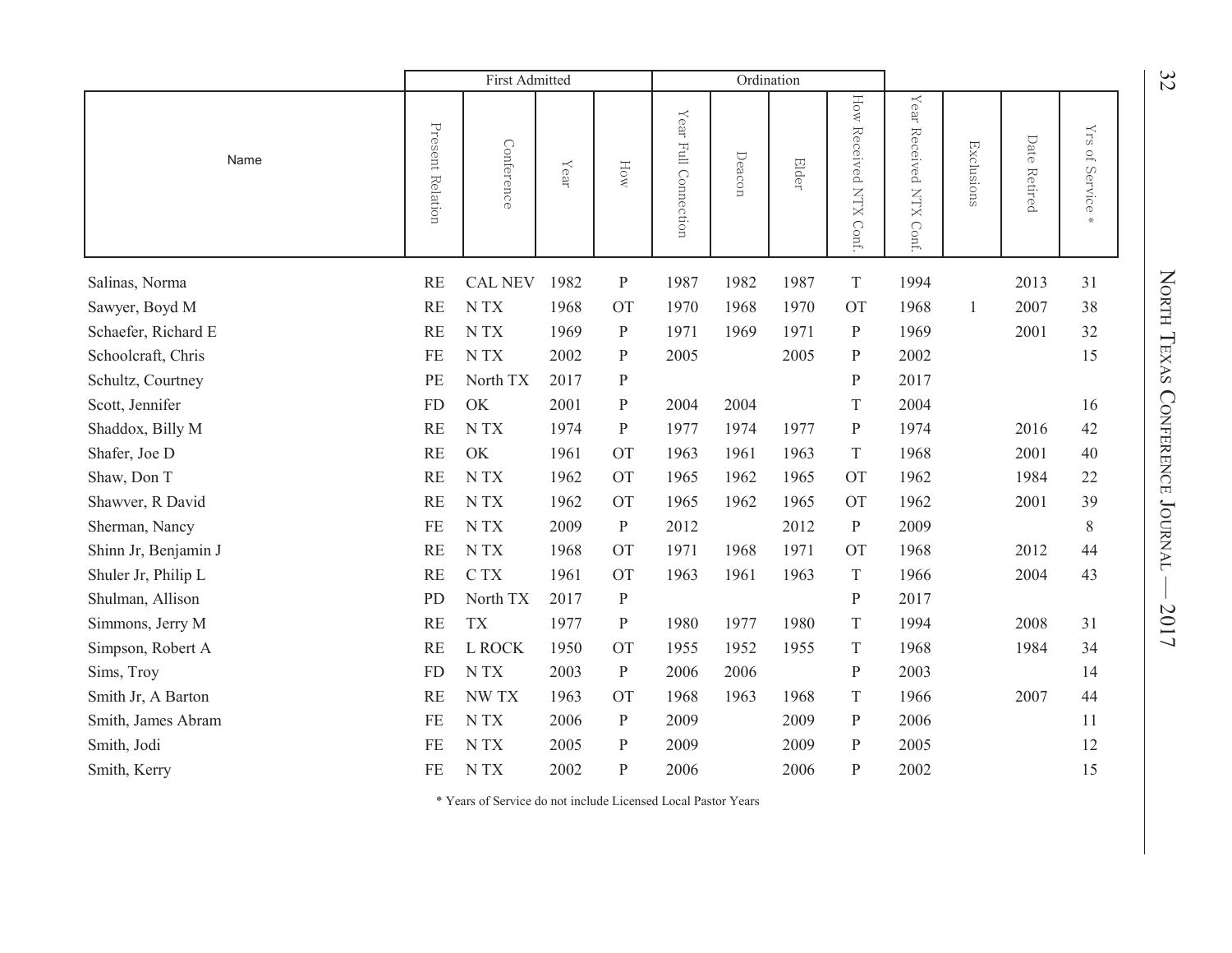|                        |                  | <b>First Admitted</b>      |      |              |                                     | Ordination |       |                        |                               |            |                 |                         |
|------------------------|------------------|----------------------------|------|--------------|-------------------------------------|------------|-------|------------------------|-------------------------------|------------|-----------------|-------------------------|
| Name                   | Present Relation | Conference                 | Year | How          | $\mathbf{Y}$ ear<br>Full Connection | Deacon     | Elder | How Received NTX Conf. | Year<br>Received NTX<br>Conf. | Exclusions | Date<br>Retired | $\rm Yrs$<br>of Service |
| Smith Jr, Ralph L      | RE               | PAC SW                     | 1961 | <b>OT</b>    | 1964                                | 1961       | 1964  | $\mathbf T$            | 1980                          |            | 1997            | 36                      |
| Smith, Taylor          | PE               | North TX                   | 2017 | $\mathbf{P}$ |                                     |            |       | $\, {\bf P}$           | 2017                          |            |                 |                         |
| Smith, William B       | <b>RE</b>        | L ROCK                     | 1969 | P            | 1971                                | 1969       | 1971  | $\mathbf T$            | 1971                          |            | 2012            | 43                      |
| Snider, Allen Wesley   | <b>FE</b>        | $\ensuremath{\text{N}}$ TX | 1996 | $\mathbf{P}$ | 1998                                | 1996       | 1998  | ${\bf P}$              | 1996                          |            |                 | 21                      |
| Sobczak, Stephen       | <b>FD</b>        | C TX                       | 1997 | TR           | 1997                                | 1997       |       | $\mathbf T$            | 2004                          |            |                 | 20                      |
| Somers-Clark, Carole   | <b>RE</b>        | N TX                       | 1980 | $\mathbf{P}$ | 1982                                | 1980       | 1982  | $\mathbf{P}$           | 1980                          |            | 2014            | 34                      |
| Soper, John B          | <b>RE</b>        | N TX                       | 1973 | P            | 1975                                | 1973       | 1975  | $\mathbf{P}$           | 1973                          |            | 2016            | 43                      |
| Soper, Martha Anne     | FE               | N TX                       | 1998 | $\mathbf{P}$ | 2001                                | 1998       | 2001  | $\mathbf{P}$           | 1998                          |            |                 | 19                      |
| Sparks, Carol          | FE               | LA                         | 2003 | $\mathbf P$  | 2009                                |            | 2009  | $\mathbf T$            | 2007                          |            |                 | 14                      |
| Spaur, Amy             | <b>FE</b>        | N TX                       | 2015 | P            | 2017                                |            | 2017  | $\mathbf{P}$           | 2015                          |            |                 | $\overline{2}$          |
| Spencer Jr, Robert Lee | <b>FE</b>        | N TX                       | 1995 | $\mathbf{P}$ | 1997                                | 1995       | 1997  | P                      | 1995                          |            |                 | 22                      |
| Spencer, Robert L      | <b>RE</b>        | OK                         | 1958 | <b>OT</b>    | 1960                                | 1958       | 1960  | T                      | 1960                          |            | 1997            | 39                      |
| Spore, Adam            | FE               | N TX                       | 2013 | $\mathbf{P}$ | 2015                                |            | 2015  | ${\bf P}$              | 2013                          |            |                 | $\overline{4}$          |
| Spore, Roy L           | <b>RE</b>        | N <sub>T</sub> X           | 1973 | $\mathbf P$  | 1977                                | 1973       | 1977  | $\mathbf{P}$           | 1973                          |            | 2015            | 42                      |
| Squires, Sarah J       | <b>FD</b>        | N TX                       | 1997 | TR           | 1997                                | 1997       |       | TR                     | 1997                          |            |                 | 20                      |
| Stabile, Joseph B      | <b>FE</b>        | N <sub>T</sub> X           | 1989 | P            | 1991                                |            | 1991  | $\mathbf{P}$           | 1989                          |            |                 | 28                      |
| Stamm, Mark W          | FE               | <b>C PENN</b>              | 1981 | P            | 1986                                | 1981       | 1986  | T                      | 2008                          |            |                 | 36                      |
| Stark, Richard P       | <b>RE</b>        | C TX                       | 1977 | P            | 1981                                | 1977       | 1981  | $\mathbf T$            | 1979                          |            | 2010            | 33                      |
| Steele, K Margie       | FE               | N TX                       | 2002 | P            | 2005                                |            | 2005  | ${\bf P}$              | 2002                          |            |                 | 15                      |
| Steiner, Dina          | <b>FD</b>        | N TX                       | 2003 | $\mathbf P$  | 2006                                | 2006       |       | $\mathbf P$            | 2003                          |            |                 | 14                      |
| Stephens, Gary         | PD               | N TX                       | 2012 | $\mathbf{P}$ |                                     |            |       | P                      | 2012                          |            |                 | 5                       |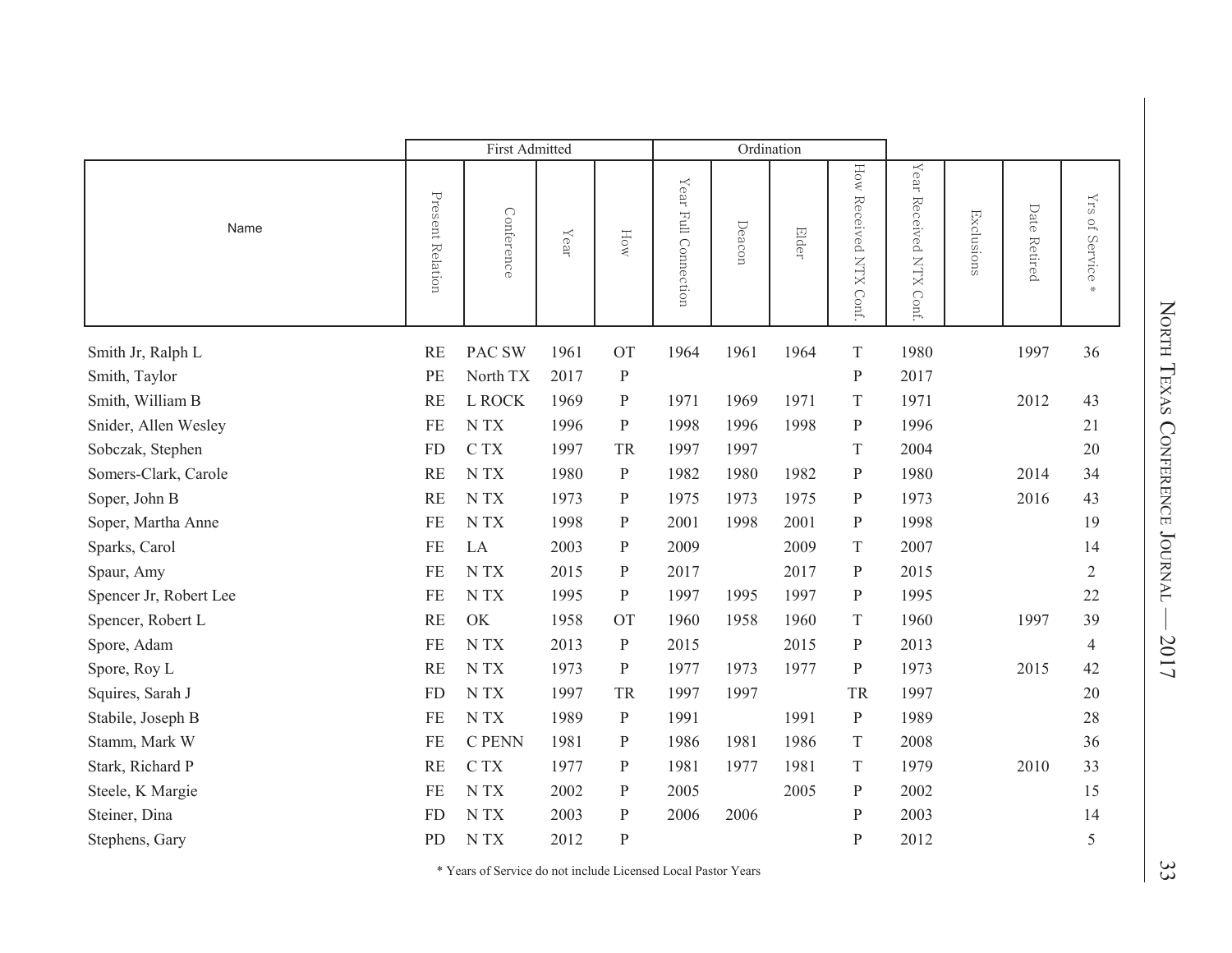|                          | First Admitted   |                            |                  |              |                                         | Ordination |       |                           |                                           |            |                 |                              |
|--------------------------|------------------|----------------------------|------------------|--------------|-----------------------------------------|------------|-------|---------------------------|-------------------------------------------|------------|-----------------|------------------------------|
| Name                     | Present Relation | Conference                 | $\mathbf{Y}$ ear | How          | ${\it Y}$ ear<br><b>Full Connection</b> | Deacon     | Elder | How Received NTX<br>Conf. | $\mathbf{Y}$ ear<br>Received NTX<br>Conf. | Exclusions | Date<br>Retired | $\rm YrS$<br>of Service<br>₩ |
| Stephens, Leslie         | <b>RD</b>        | $\ensuremath{\text{N}}$ TX | 2002             | TR           | 2002                                    | 2002       |       | TR                        | 2002                                      |            | 2007            | 5                            |
| Stewart, Montie W        | <b>RE</b>        | C TX                       | 1962             | <b>OT</b>    | 1964                                    | 1962       | 1964  | $\mathbf T$               | 1965                                      |            | 1992            | 30                           |
| Stobaugh, Joseph         | <b>FD</b>        | N TX                       | 2004             | $\, {\bf p}$ | 2007                                    | 2007       |       | ${\bf P}$                 | 2004                                      |            |                 | 13                           |
| Stoker, Andrew           | FE               | N TX                       | 2002             | $\mathbf{P}$ | 2005                                    |            | 2005  | ${\bf P}$                 | 2002                                      |            |                 | 15                           |
| Stokes, Charles          | <b>RD</b>        | N TX                       | 1997             | TR           | 1997                                    | 1997       |       | TR                        | 1997                                      |            | 2006            | 9                            |
| Stovall, Charles         | <b>FE</b>        | N GA                       | 1978             | $\mathbf{P}$ | 1980                                    | 1978       | 1980  | $\mathbf T$               | 1987                                      |            |                 | 39                           |
| Strempke, Kathryn Taylor | FE               | N TX                       | 1990             | $\, {\bf p}$ | 1994                                    | 1990       | 1994  | $\mathbf T$               | 2002                                      |            |                 | 27                           |
| Strempke, Kevin          | <b>FE</b>        | <b>NM</b>                  | 1989             | $\mathbf{P}$ | 1993                                    |            | 1993  | $\mathbf T$               | 2002                                      |            |                 | 28                           |
| Strickland, George E     | <b>RE</b>        | N TX                       | 1977             | $\mathbf{P}$ | 1980                                    | 1977       | 1980  | $\mathbf{P}$              | 1977                                      |            | 2005            | 28                           |
| Suche Jr, Henry R        | <b>RE</b>        | N TX                       | 1979             | $\, {\bf p}$ | 1982                                    | 1979       | 1982  | ${\bf P}$                 | 1979                                      |            | 2005            | 26                           |
| Sutton, DonnaLea         | FE               | N TX                       | 2006             | $\mathbf{P}$ | 2009                                    |            | 2009  | ${\bf P}$                 | 2006                                      |            |                 | 11                           |
| Sweeney, Cathy           | PD               | North TX                   | 2017             | $\, {\bf p}$ |                                         |            |       | ${\bf P}$                 | 2017                                      |            |                 |                              |
| Talbert, Elizabeth       | <b>FE</b>        | N TX                       | 2005             | $\mathbf{P}$ | 2008                                    |            | 2008  | ${\bf P}$                 | 2005                                      |            |                 | 12                           |
| Taylor, John Earl        | <b>RE</b>        | N TX                       | 1958             | <b>OT</b>    | 1960                                    | 1958       | 1960  | $\mathbf T$               | 1973                                      |            | 1998            | 40                           |
| Thomas, Christy          | <b>RE</b>        | N TX                       | 2005             | $\mathbf{P}$ | 2008                                    |            | 2008  | $\mathbf{P}$              | 2005                                      |            | 2013            | 8                            |
| Thomas, N C              | <b>RE</b>        | OK                         | 1959             | <b>OT</b>    | 1961                                    | 1959       | 1961  | $\mathbf T$               | 1978                                      |            | 1994            | 35                           |
| Thomas, Page             | <b>RE</b>        | N AR                       | 1959             | $\mathbf{P}$ | 1961                                    |            | 1961  | $\mathbf T$               | 2003                                      |            | 2006            | 47                           |
| Thompson-White, Blair    | FE               | <b>GREAT P</b>             | 2012             | $\mathbf{P}$ | 2014                                    |            | 2014  | $\mathbf T$               | 2014                                      |            |                 | 5                            |
| Thornburg, John D        | <b>FE</b>        | N TX                       | 1981             | $\, {\bf p}$ | 1983                                    | 1981       | 1983  | ${\bf P}$                 | 1981                                      |            |                 | 36                           |
| Thornton, John M         | <b>RE</b>        | N TX                       | 1977             | $\mathbf P$  | 1979                                    | 1977       | 1979  | T                         | 1980                                      |            | 2014            | 37                           |
| Thresher, Patricia       | <b>FE</b>        | N TX                       | 1989             | $\mathbf{P}$ | 1991                                    | 1989       | 1991  | P                         | 1989                                      |            |                 | 28                           |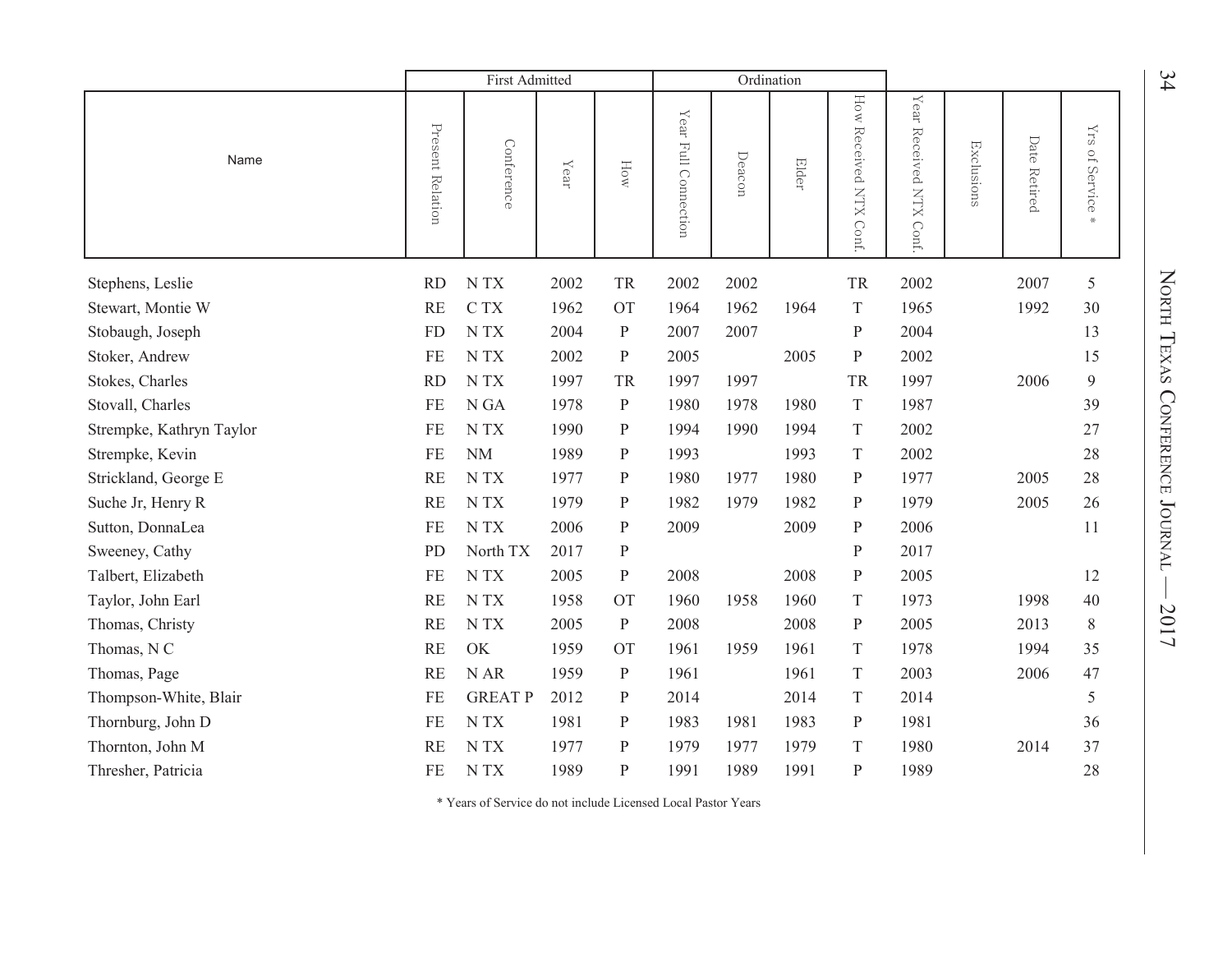First Admitted Ordination How Received NTX Conf. Year Received NTX Conf How Received NTX Conf. Year Received NTX Conf. Year Full Connection Year Full Connection Present Relation Present Relation Yrs of Service Yrs of Service \* Date Retired Date Retired Conference Conference Exclusions Exclusions Deacon NameElder Year How  $\mathbf{M}$ Tinsley, Larry D RE N TX 1978 P 1982 1978 1982 P 1978 2017 39 Topper, George G RE N TX 1964 OT 1966 1964 1966 OT 1964 1991 27 Tuggle, Matthew A **FE N GA** 2011 P 2014 2014 T 2013 6 Tull, Justin W RE L ROCK 1968 OT 1972 1968 1972 T 1968 2006 38 Turner, David J FE N TX 1984 P 1989 1984 1989 P 1984 33 Underwood, Donald W FE N TX 1971 P 1975 1971 1975 P 1971 1972 46 Utz, Fredric L RE OK 1975 P 1979 1975 1979 T 1977 2003 28 Valencia, Martha PE North TX 2017 P 2017 VanGiesen, Duane RE MO E 1966 OT 1968 1966 1968 T 2000 2009 43 Volfe, Edilson FE N TX 2009 P 2011 2011 P 2009 8 Vowell, J Lynn RE N TX 1983 P 1987 1983 1987 P 1983 1997 14 Vowell, Mark FE N TX 1996 P 1998 1996 1998 P 1996 21 Waddell, Donald W **RE CHILEA 1958 OT 1961 1959 1961 T** 1965 1991 33 Wade, Cassandra FE N TX 2013 P 2015 2015 P 2013 4 Waitschies, Thomas W FE N TX 1991 P 1994 1991 1994 P 1991 26 Walker, Michael W RE N TX 1964 OT 1967 1964 07 1967 OT 1964 2002 38 Walker, Robert M **RE** N TX 1977 P 1981 1977 1981 P 1977 2008 31 Wallace, John FE N TX 1995 P 1998 1995 1998 P 1995 22 Wallace, Rodney C **RE L ROCK 1967** OT 1969 1967 1969 T 1981 1995 28 Walt, Earnest E **REN TX** 1967 OT 1970 1967 1970 OT 1967 2001 34 Ward, James M **RE MN** 1950 OT 1954 1952 1954 T 1965 1993 43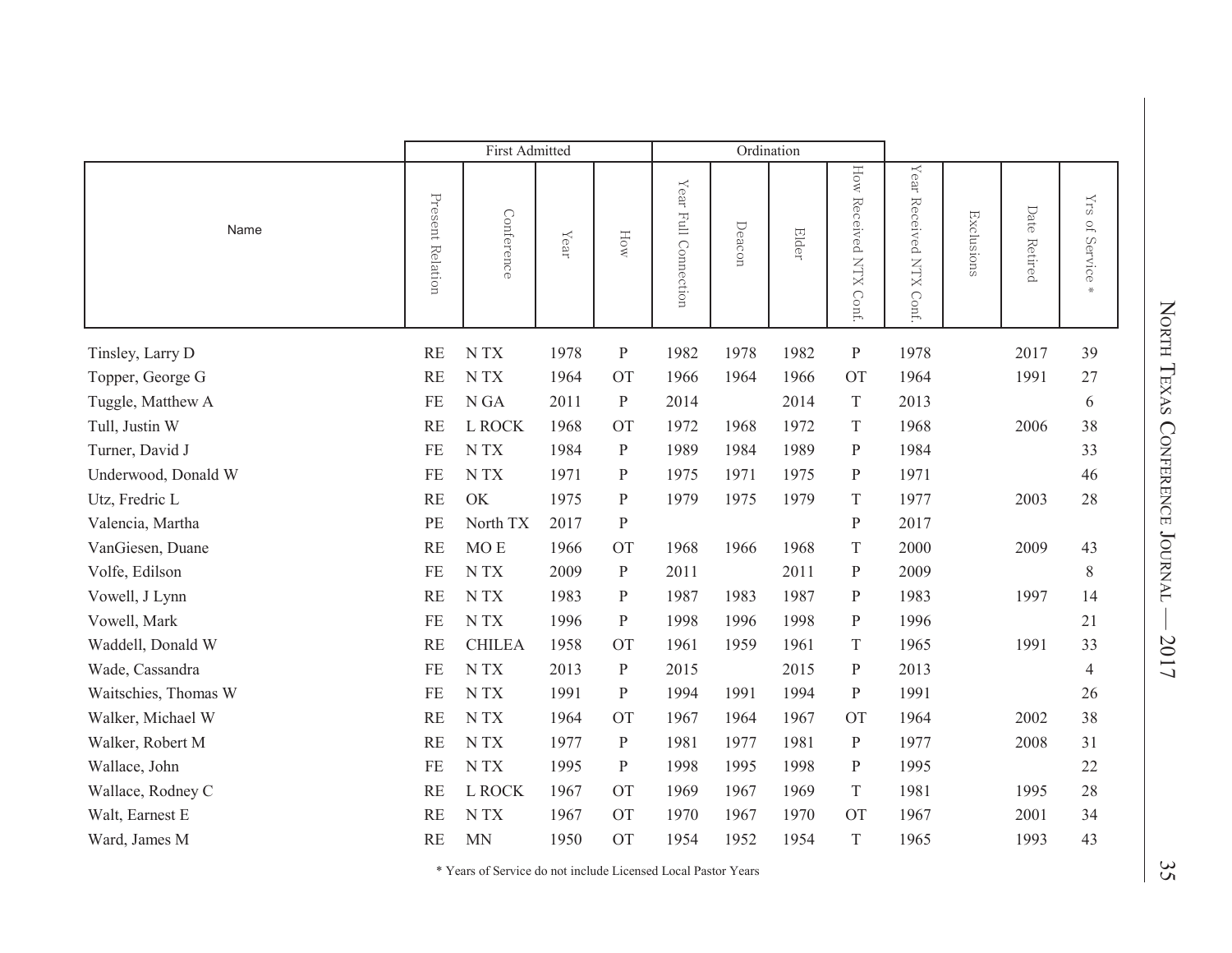|                          | First Admitted   |             |                                            |              |                                     |        | Ordination |                           |                                                   |            |                 |                                          |
|--------------------------|------------------|-------------|--------------------------------------------|--------------|-------------------------------------|--------|------------|---------------------------|---------------------------------------------------|------------|-----------------|------------------------------------------|
| Name                     | Present Relation | Conference  | $\mathbf{Y}\mathbf{e}\mathbf{a}\mathbf{r}$ | How          | ${\it Y}$ ear<br>Full<br>Connection | Deacon | Elder      | How Received NTX<br>Conf. | $\mathbf{Y}\mathbf{ear}$<br>Received NTX<br>Conf. | Exclusions | Date<br>Retired | $\rm Yrs$<br>of Service<br>$\frac{1}{2}$ |
| Weaver, Preston          | RE               | N TX        | 2009                                       | ${\bf P}$    | 2011                                |        | 2011       | ${\bf P}$                 | 2009                                              |            | 2017            | $8\,$                                    |
| Weaver, R Bruce          | <b>RE</b>        | C TX        | 1945                                       | <b>OT</b>    | 1947                                | 1946   | 1947       | T                         | 1970                                              |            | 1991            | 46                                       |
| Weber, David             | <b>RE</b>        | N TX        | 1998                                       | $\mathbf{P}$ | 2001                                | 1998   | 2001       | $\, {\bf p}$              | 1998                                              |            | 2017            | 19                                       |
| Weilage, Woodrow A       | <b>RE</b>        | N TX        | 1976                                       | $\mathbf{P}$ | 1978                                | 1976   | 1978       | ${\bf P}$                 | 1976                                              |            | 2011            | 35                                       |
| White, Adam              | PD               | N TX        | 2016                                       | $\, {\bf p}$ |                                     |        |            | ${\bf P}$                 | 2016                                              |            |                 | $\mathbf{1}$                             |
| White, Pam               | FE               | N TX        | 2015                                       | $\mathbf{P}$ | 2017                                |        | 2017       | P                         | 2015                                              |            |                 | $\mathfrak{2}$                           |
| Whitehead, Donna E       | <b>RE</b>        | N TX        | 1980                                       | $\mathbf{P}$ | 1983                                | 1980   | 1983       | $\, {\bf p}$              | 1980                                              |            | 2010            | 30                                       |
| Whitfield, Rodney        | FE               | <b>ARK</b>  | 2006                                       | ${\bf P}$    | 2010                                |        | 2010       | T                         | 2009                                              |            |                 | 11                                       |
| Whitgrove, Terri Hale    | <b>FE</b>        | N TX        | 1997                                       | $\mathbf{P}$ | 2001                                | 1997   | 2001       | $\mathbf{P}$              | 1997                                              |            |                 | 20                                       |
| Whittemore, C Patrick    | <b>RE</b>        | N TX        | 1977                                       | ${\bf P}$    | 1981                                | 1977   | 1981       | $\, {\bf P}$              | 1977                                              |            | 2016            | 39                                       |
| Wickware, Jackie         | FE               | N TX        | 2007                                       | $\mathbf{P}$ | 2011                                |        | 2011       | ${\bf P}$                 | 2007                                              |            |                 | 10                                       |
| Wilkie, Bobby D          | <b>RE</b>        | N TX        | 1972                                       | $\, {\bf P}$ | 1975                                | 1972   | 1975       | $\, {\bf p}$              | 1972                                              |            | 1992            | 20                                       |
| Wilkinson, Dennis A      | RE               | S GA        | 1977                                       | $\mathbf{P}$ | 1982                                | 1977   | 1982       | $\mathbf T$               | 1980                                              |            | 2013            | 36                                       |
| Willet, Ann              | <b>FE</b>        | N TX        | 2005                                       | $\mathbf{P}$ | 2008                                |        | 2008       | $\, {\bf p}$              | 2005                                              |            |                 | 12                                       |
| Williams, Alex           | FE               | N TX        | 2015                                       | $\mathbf{P}$ | 2017                                |        | 2017       | ${\bf P}$                 | 2015                                              |            |                 | $\overline{2}$                           |
| Williams, Emma           | PD               | North TX    | 2017                                       | ${\bf P}$    |                                     |        |            | ${\bf P}$                 | 2017                                              |            |                 |                                          |
| Williams, Veronica Brown | <b>FD</b>        | N TX        | 2000                                       | $\mathbf P$  | 2003                                | 2003   |            | ${\bf P}$                 | 2000                                              |            |                 | 17                                       |
| Williams, Wallace A      | FE               | N TX        | 1984                                       | $\, {\bf P}$ | 1988                                | 1984   | 1988       | $\, {\bf P}$              | 1984                                              |            |                 | 33                                       |
| Wilson, Buist B          | <b>RE</b>        | N TX        | 1953                                       | <b>OT</b>    | 1955                                | 1953   | 1955       | <b>OT</b>                 | 1953                                              |            | 1991            | 38                                       |
| Wilson, J Richard        | <b>RD</b>        | <b>SWTX</b> | 1997                                       | TR           | 1997                                | 1997   |            | $\mathbf T$               | 2003                                              |            | 2011            | 14                                       |
| Wilson, Phyllis C        | <b>RD</b>        | N TX        | 1997                                       | <b>TR</b>    | 1997                                | 1997   |            | <b>TR</b>                 | 1997                                              |            | 2008            | 11                                       |